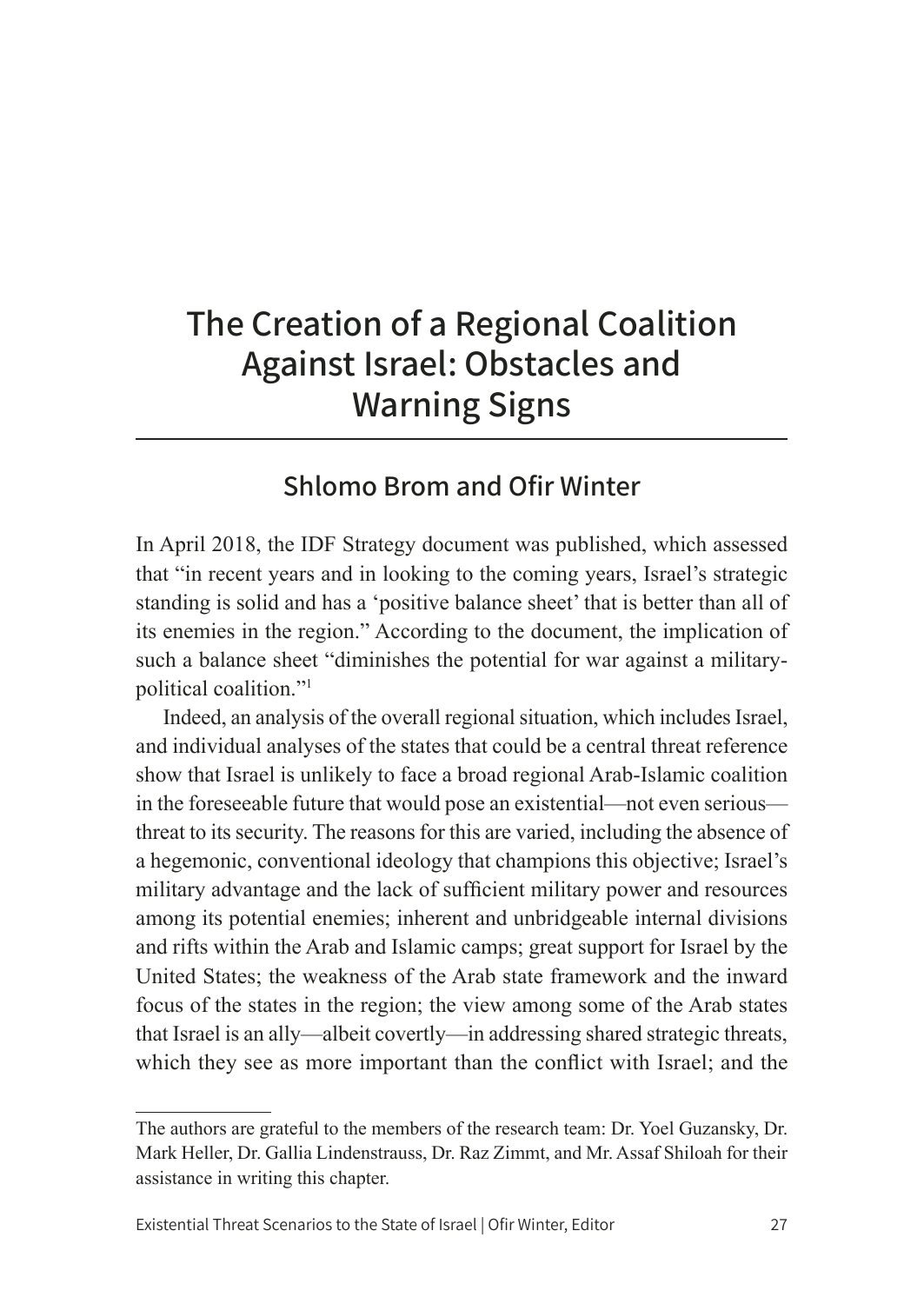diminished effectiveness of using Israel (the so-called "Zionist entity") as a scapegoat for domestic problems and for diverting public opinion toward an external enemy.

In theory, this situation could be reversed by intense regional changes unlikely in the short term—such as the Arab states reducing their focus on their internal affairs, which has characterized them since the outset of the Arab Spring; mitigation of the Sunni-Shiite conflict; or the fall of pragmatic regimes friendlier to Israel. Without such processes, even extreme events that would arouse severe anti-Israel sentiment within the public opinion in countries throughout the region—such as intentional damage to the Al-Aqsa Mosque, killings of large numbers of Palestinians attributed to Israel or to Israelis, or the unilateral annexation of territories in Judea and Samaria—are unlikely to cause the regimes to shift their policy and create a broad regional coalition that would seek to pose an existential threat toward Israel, although they certainly would severely condemn Israel and undertake punitive steps, such as recalling ambassadors and downgrading peaceful relations.

# **Background: The Regional Situation in Historical Perspective**

During the years 1948–1979, from the War of Independence to the signing of the peace treaty with Egypt, there was a real possibility that the Arab states would establish military alliances aimed at posing an existential threat to Israel. During most of this period, pan-Arabism, led by Egypt's president, Gamal Abdel Nasser, and the Ba'ath parties in Syria and Iraq, dominated the Arab world. According to this ideology, Israel is an artificial colonialist entity that was established in the heart of the Arab world with the West's support to serve foreign interests. The Arab regimes that advocated this ideology saw Israel as a threat to its neighbors and its surroundings, and as an impediment to realizing the long-awaited Arab unity and the yearnings of the Arab nation. Despite the aversion expressed by the Arab monarchies, such as Saudi Arabia, Morocco, and Jordan, toward the revolutionary regimes that championed the pan-Arab ideology, Pan-Arabism had wide support among the Arab population, and the monarchies were forced to toe the line. The rifts that appeared within the pan-Arab ideological family, especially between Egypt and Syria following the break-up of the United Arab Republic (1967), only bolstered the struggle against Israel as the essential "unifying glue" that helped blur the differences between both states and leaders.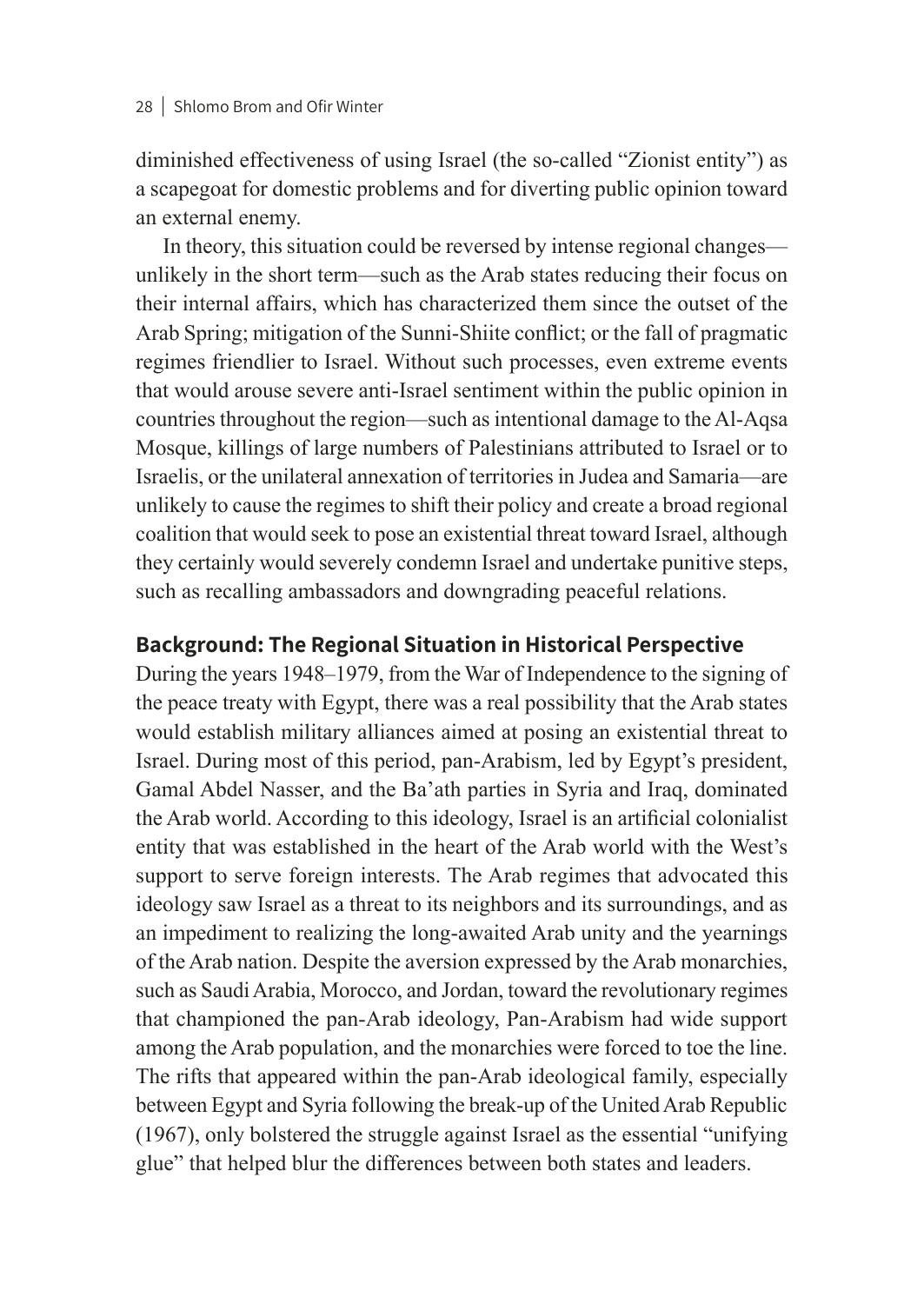The Six-Day War was a milestone in the standing of pan-Arab ideology. It led to processes of ideological change that had a dual and contradictory effect on how the conflict with Israel was perceived. On one hand, the defeat of Egypt, Syria, and Jordan on the battlefield aroused self-criticism and accelerated the decline of the pan-Arab ideology that had reigned during the days of Nasser, following its total failure to realize its objectives and aspirations in the political and military sphere. This change led the Arab states to place greater emphasis on their own particular interests and to reassess uncompromising positions regarding the conflict with Israel, which harmed their own interests. On the other hand, and in parallel, the sense of humiliation that followed the Arab defeat in 1967 coupled with Israel's continued control of the territories that it had conquered strengthened anti-Israel sentiments and increased the interest in the conflict. It solidified the Arab world's personal connection with the conflict and strengthened religious aspects of the conflict; the Arab states' sense of self-righteousness was bolstered, as was their commitment to continue the struggle against Israel. They continued to deny Israel's existence, while they cultivated animosity and desire for revenge, and increased the demonization of Jews and of Zionism.2 As a result, the Arab states increased the military cooperation between them in order to reconquer the territories that they had lost in the war and "to erase the traces of [Israeli] aggression." These factors contributed to the cooperation between Egypt and Syria in the Yom Kippur War in 1973 and to the willingness of additional Arab states—such as Jordan—to send forces, even if symbolic, to aid the war effort. In addition, the Palestinian guerrilla struggle against Israel, which intensified after the Six-Day War, especially from Jordanian territory, was popularly received by the Arab street, although it received limited support from the Arab governments.<sup>3</sup>

The partial achievements that Egypt attained in the Yom Kippur War which in Egyptian public opinion, with government encouragement, erased the sense of humiliation following the 1967 defeat—contributed to the public's willingness to consider new courses of action in the conflict with Israel. In addition, despite the initial surprise, the IDF's recovery on the battlefield—with superpower support from the United States—strengthened the understanding, especially in Egypt, that continuing the military struggle against Israel was futile.<sup>4</sup> The combination of the declining status of pan-Arabism and these processes of change led to the gradual disintegration of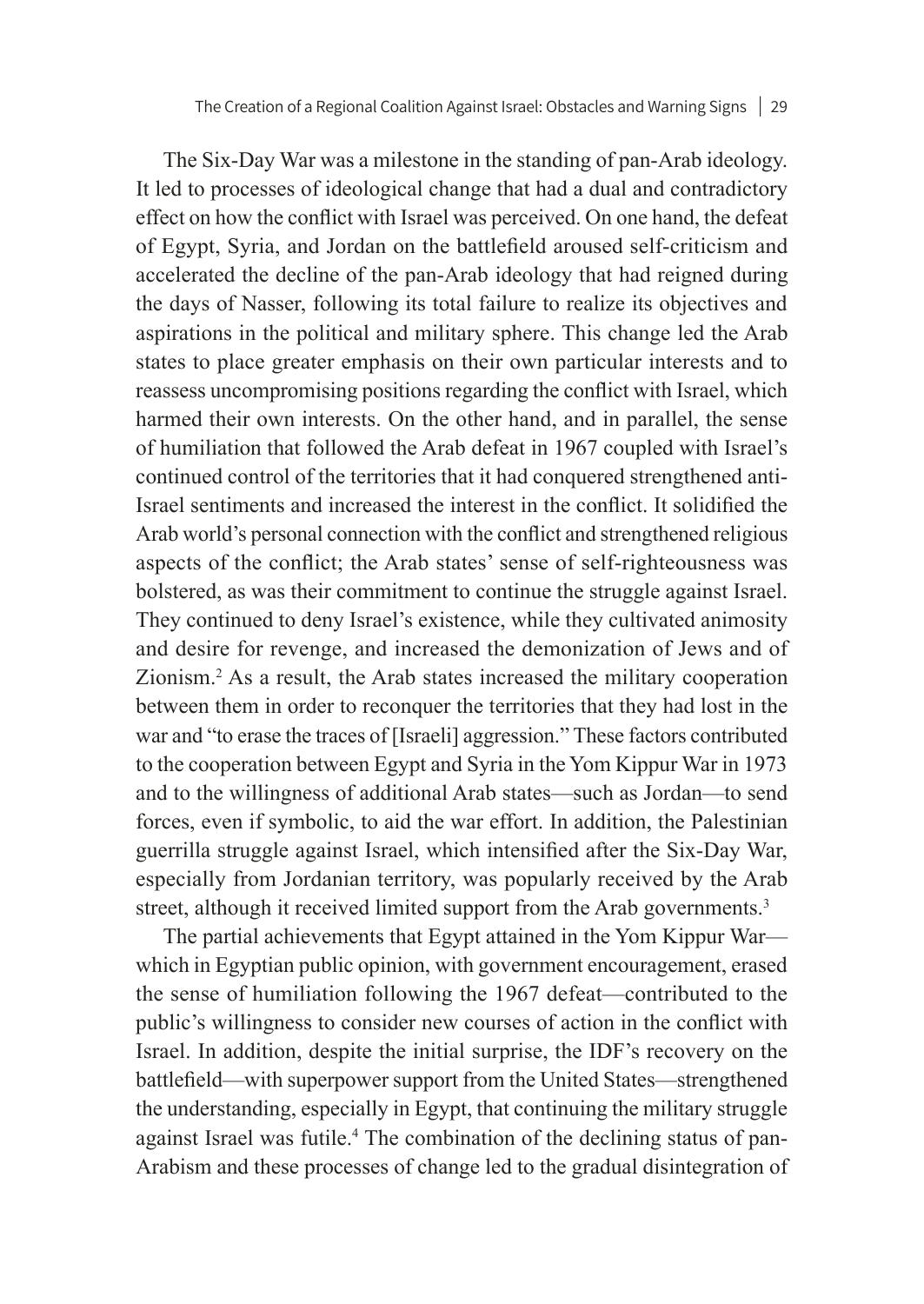#### 30 Shlomo Brom and Ofir Winter

the unified Arab front against Israel and increasing Arab willingness to reach pragmatic diplomatic settlements with Israel. During the years 1974–1977, interim agreements were concluded between Israel and Egypt and Syria, and Jordan and Israel held talks on reaching a territorial settlement in the West Bank, but the understandings were limited. As a result, Jordan was pushed from the center of the peace process, and Egypt assumed its place.<sup>5</sup> As a result of negotiations that began following Sadat's visit to Jerusalem in November 1977, Egypt signed a pioneering peace agreement with Israel in March 1979, despite broad Arab opposition. Although this led to Egypt's temporary removal from the Arab League, it was the first crack in the Arab states' united front against Israel and in their fundamental opposition to peace, recognition, and negotiations with it, as stated in the "Three No's" at the Khartoum Summit in September 1967. During the 1980s, the Arab states' categorical opposition to peace with Israel continued to gradually erode, culminating with implicitly recognizing Israel with the approval of the Fahd Plan at the Arab League Summit held in Fez in September 1982.<sup>6</sup>

Alongside the erosion of the united front against Israel, the cracks, fissures, and tensions in the Arab and Islamic world had become more pronounced. In 1980, Iraq, led by Saddam Hussein, began an eight-year war against Iran, and in 1990, it invaded Kuwait, a sister Arab state, out of economic considerations. In response, Arab states joined the international coalition against Iraq. Meanwhile, the collapse of the Soviet Union and the loss of its support, as well as the transition to a world dominated by one superpower the United States—led the Arab states to abandon the idea that they could defeat Israel militarily and encouraged some states in the region to turn to the path of peace. In October 1991, these trends led to the Madrid Conference and later to negotiations between Israel and its neighbors, followed by the signing of the Oslo Accords in August 1993 and September 1995, and the peace agreement between Israel and Jordan in 1994.7

The ideological vacuum as a result of the decline of pan-Arabism was partly replaced with the Islamist alternative. The most prominent representative of this ideology among the Sunnis is the Muslim Brotherhood, which was established in Egypt in 1928 and spread to additional states under the slogan "Islam is the solution." The Muslim Brotherhood called for perceiving Islam as the source of authority for conduct in all areas of life and as the cure for the political weakness of the Arab nation and the Islamic community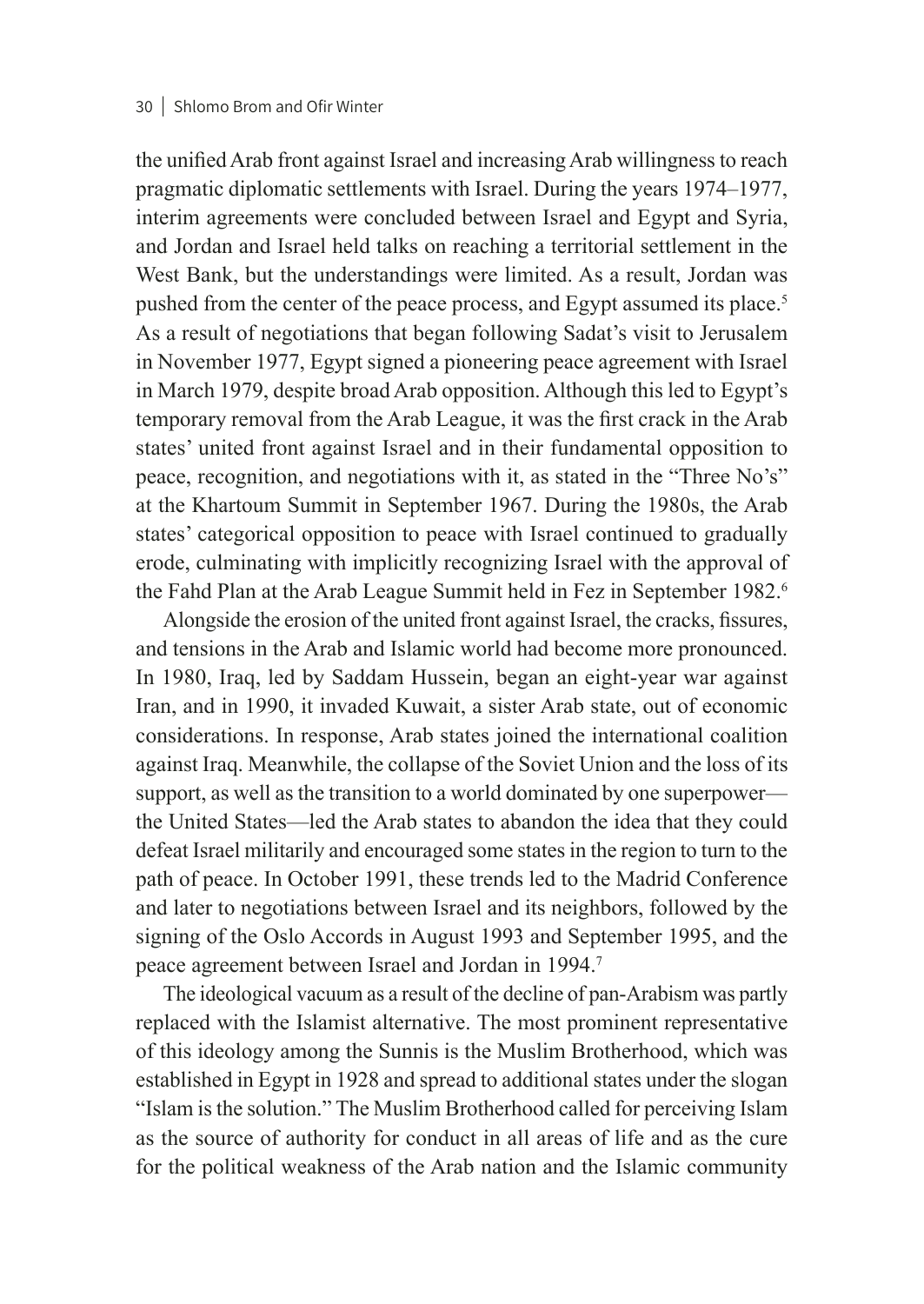in the modern era. The refusal to recognize the existence of a Jewish state and the obligation of jihad to eliminate it are fundamental principles of the Islamist ideology, and it provides a basis for collective Arab-Islamic action against Israel. Although the Arab public has lent support to Islamist ideas, the Islamist parties have had difficulty assuming power. As a result, their influence has been expressed in the establishment and flourishing of radical non-state movements: Some are violent movements, such as al-Qaeda and the Islamic State (Daesh), which advocate the use of force to implement their ideology within the Arab states and do not limit their ambitions to a single state, and some are more social-political movements, such as the Muslim Brotherhood, Hamas, and Hezbollah, which see political measures, social instruments and religious preaching as the preferred means of achieving influence and ultimately coming to power. These two types of movements did not contribute to the unification of the Arab world against Israel; rather, on the contrary.

The Arab regimes most fully expressed their acceptance of the existence of Israel in the Arab League peace initiative of 2002, in contrast to the Islamist forces. At the same time, many Arab regimes have perceived Islamist forces as a threat and as their main enemy. Iran, which has been controlled by a Shiite Islamic regime since 1979, has served as a source of ideological, financial, and operative inspiration for the Islamist movements and has taken a militant stance toward Israel. Sunni regimes also have seen Iran as a challenging, threatening, and even hostile force. Iran's policies have deepened the Sunni-Shiite rift in the Arab world and have increased the significance of this schism to the point that it has become a central issue in Arab politics and has pushed the Arab-Israeli conflict to the margins.

The upheaval of the Arab Spring, which began at the end of 2010, further strengthened this regional trend. While the Muslim Brotherhood succeeded in assuming power through free elections in Egypt in June 2012, the dominant establishment forces quickly counter reacted with popular support, led to their overthrow and restored the army's hegemony. In other states, such as Syria, Libya, and Yemen, civil wars broke out in which Islamist and Salafi-jihadi organizations played a central role, resulting in the formation of opposing coalitions within those states—with regional and international support—that fought each other, thus reversing most of their achievements vis-à-vis the regimes. Hezbollah, Iran's ally and proxy in Lebanon, became popular on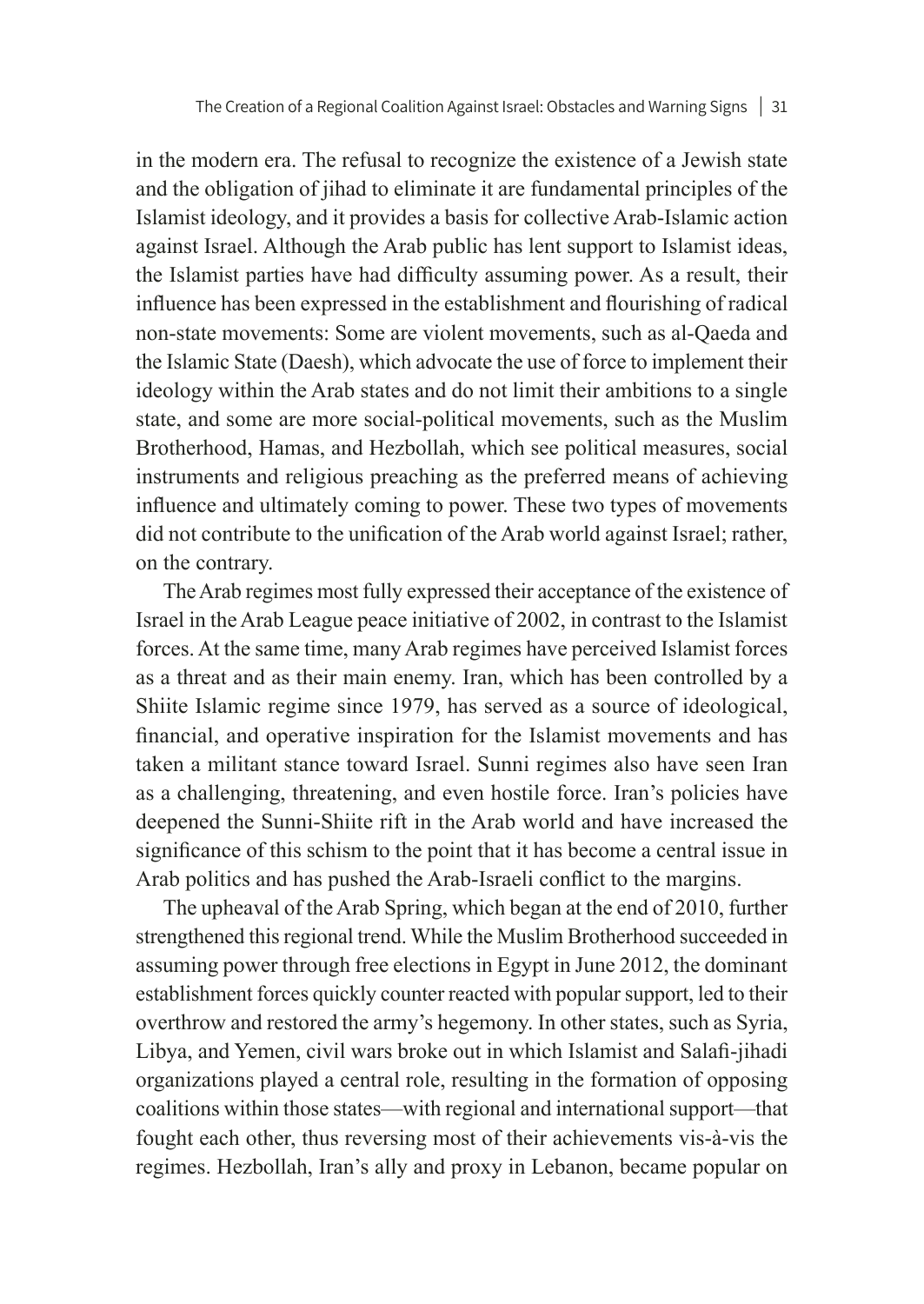the Arab street following the Second Lebanon War in 2006; however, the role that it played in the civil war in Syria and Yemen created cracks in its image as a "resistance" movement that sees the struggle against Israel as paramount.<sup>8</sup>

With the perspective of nearly a decade, the developments of the Arab Spring led mainly to the intensification of internal struggles within Arab states, to their focus on rehabilitation and stabilization of their internal situation, and to their involvement in regional issues in which Israel is not at the center, such as Iran, the forces of political Islam, and Salafi-jihadi organizations. At this stage, the trends described above seem to have created opportunities for cooperation between Israel and states in the region rather than having created a regional coalition against Israel. The domestic problems and regional struggles have highlighted the shared interests that the Arab states have with Israel, as an ally in the struggle against the Islamist movements and Iran, and have rendered the Palestinian problem a lower priority for the Arab states and their populations than in the past. In these circumstances, Israel has become a member of the regional "stability camp" along with pragmatic Sunni Arab states, including Egypt, Saudi Arabia, Jordan, and the United Arab Emirates.<sup>9</sup>

Responses in the Arab world to important developments in the Israeli-Palestinian arena have remained weak, including the reactions to the ongoing deadlock in the Israeli-Palestinian diplomatic process; the Trump administration's pressure on the Palestinians; the transfer of the US embassy to Jerusalem, and the expansion of the settlements. Saudi Arabia has pressured the Palestinians to accept some of Israel's demands; Egypt has cooperated with Israel in dealing with the challenges in the Gaza Strip and the Sinai; and even the overt normalization of relations between Israel and the Gulf States has increased. In the past, assumingly when the Arab regimes had domestic problems, they employed animosity toward Israel to divert the public's attention and to prevent any focus on the opposition to the government. This phenomenon has diminished considerably and seems to be partly the result of changes in how the populations of the Arab states see the sources of internal and external problems. Polls clearly show that changes are taking place among the younger Arab generation, which is exposed to new media and is not afraid to examine more critical approaches to traditional state narratives regarding Israel.<sup>10</sup> However, the pace of change among the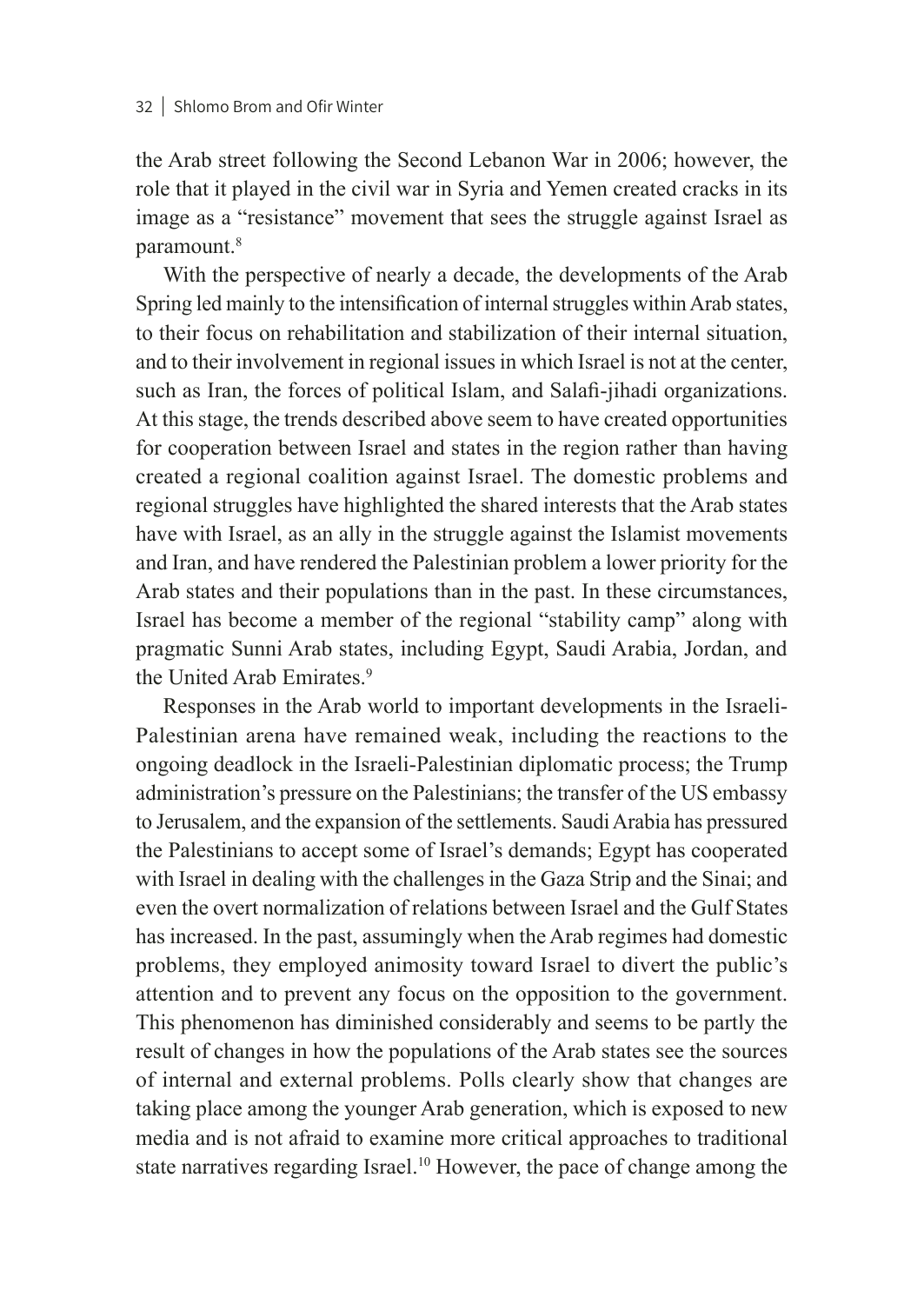Arab population is still notably slow compared to that of the positions of the Arab governments.

In summary, in terms of the regional picture, there is no coalition of Arab and Islamic states on the horizon that would pose an existential threat to Israel. Firstly, among the states there is an absence of a hegemonic, conventional ideology that aims to destroy Israel. Secondly, there is a lack of resources that would enable preparing and implementing joint actions against Israel. Thirdly, Israel has strengthened its position among some of the Arab states as an ally in coping with domestic and external threats; in other words, today a significant group of Arab states sees the struggle against Israel as being far more costly than beneficial. Finally, the idea of the struggle against Israel as a convenient means of distracting public opinion in Arab states from domestic problems—such as the economic, health, education, and welfare situation, violations of human and civil rights, and deterioration of personal security—has diminished. Instead, the most likely military threats to Israel include a limited coalition of non-state actors, such as Hamas and Hezbollah, perhaps with the support of Iran and Syria.

### **The Situation in Prominent States in the Region**

The four states that could pose the most severe threat to Israel, given their military might, are Turkey, Egypt, Iran, and Saudi Arabia.<sup>11</sup> We can add Jordan to this list, as it shares the longest border with Israel. Even though Egypt and Jordan have stable peace agreements with Israel, their regimes are coping with forces that challenge their standing, mainly the Muslim Brotherhood, while they are also trying to stabilize the economic and military spheres. Jordan suffers from a relatively weak regime, which could enable internal and external groups that are hostile to Israel to take over. Saudi Arabia is armed with up-to-date American weapons, but it is largely preoccupied with its front in Yemen, where its army has performed poorly against the Houthi rebels. As for Iran and Turkey, they are both Islamist powers with strong armies and ideologies that are hostile to varying degrees toward Israel and are patrons at differing levels of violent non-state groups that are struggling against Israel. The danger posed by Iran to Israel is more severe than that of Turkey, as Iran is an enemy state that openly has declared its desire to destroy Israel; is advancing a program to develop long-term missiles that can reach Israel; is working to consolidate its military presence in Syria;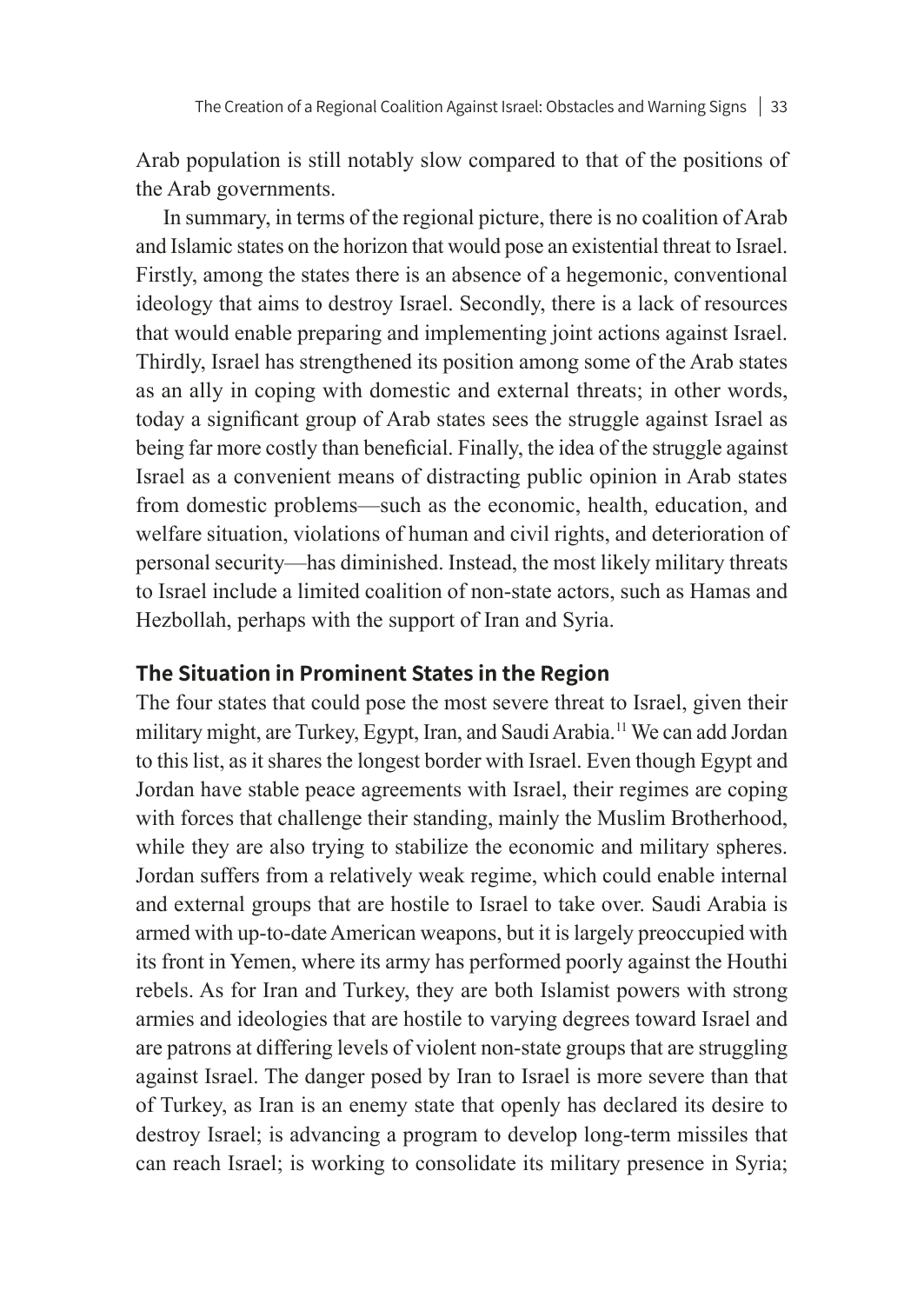is providing weapons and training to Syria, Hezbollah, Hamas, and the Islamic Jihad; and—above all—has not given up on its strategic ambition of attaining nuclear weapons.

### *Egypt*

Examining Egypt's potential role in a regional coalition against Israel is necessary due to its proximity to Israel, its size, and the strength of its army; the fact that it sees itself as a regional leader; its close relations with Russia; and its history of having led joint Arab actions against Israel (namely the 1948, 1967, and 1973 wars). Egypt's joining of a military effort would therefore be a significant and even decisive factor in the ability of the regional states to form an effective regional military coalition against Israel and would pose a severe and even existential threat to Israel.

Moreover, even though Egypt has maintained a stable peace treaty with Israel for the past forty-one years—based on strong military, diplomatic, and economic foundations and on the basic notion that peace with Israel is a strategic interest for Egypt—it is a "lukewarm" peace, which lacks a strong civilian basis and does not include broad, multidisciplinary normalization and reconciliation between the nations. This issue—along with Egypt's continued military buildup, the gradual erosion (with Israel's consent) of the limitations on military deployments in the Sinai Peninsula included in the military appendix of the peace agreement, and the fundamental hostility among a significant segment of Egypt's population toward Israel and any attempts to normalize relations with it—do not completely negate the possibility of Egypt's joining a regional coalition against Israel in the long term. A poll of the Arab Barometer from June 2019 shows that 54 percent of Egyptians see Israel as the central threat to their country.12 The two revolutions that Egypt has experienced since 2011—alongside the challenges that continue to threaten the stability of the regime in Cairo—serve as a warning sign that the current reality could change, and Egypt's policy toward Israel could be reversed.

In addition to the basic factors that increase the threat to Israel's peace with Egypt and create a risk that it will join a military coalition against Israel, Egypt has experienced a series of processes and trends in recent decades that indicate that the risk of such a scenario is very low, at least in the foreseeable future, and especially under the current regime. First, the political turbulence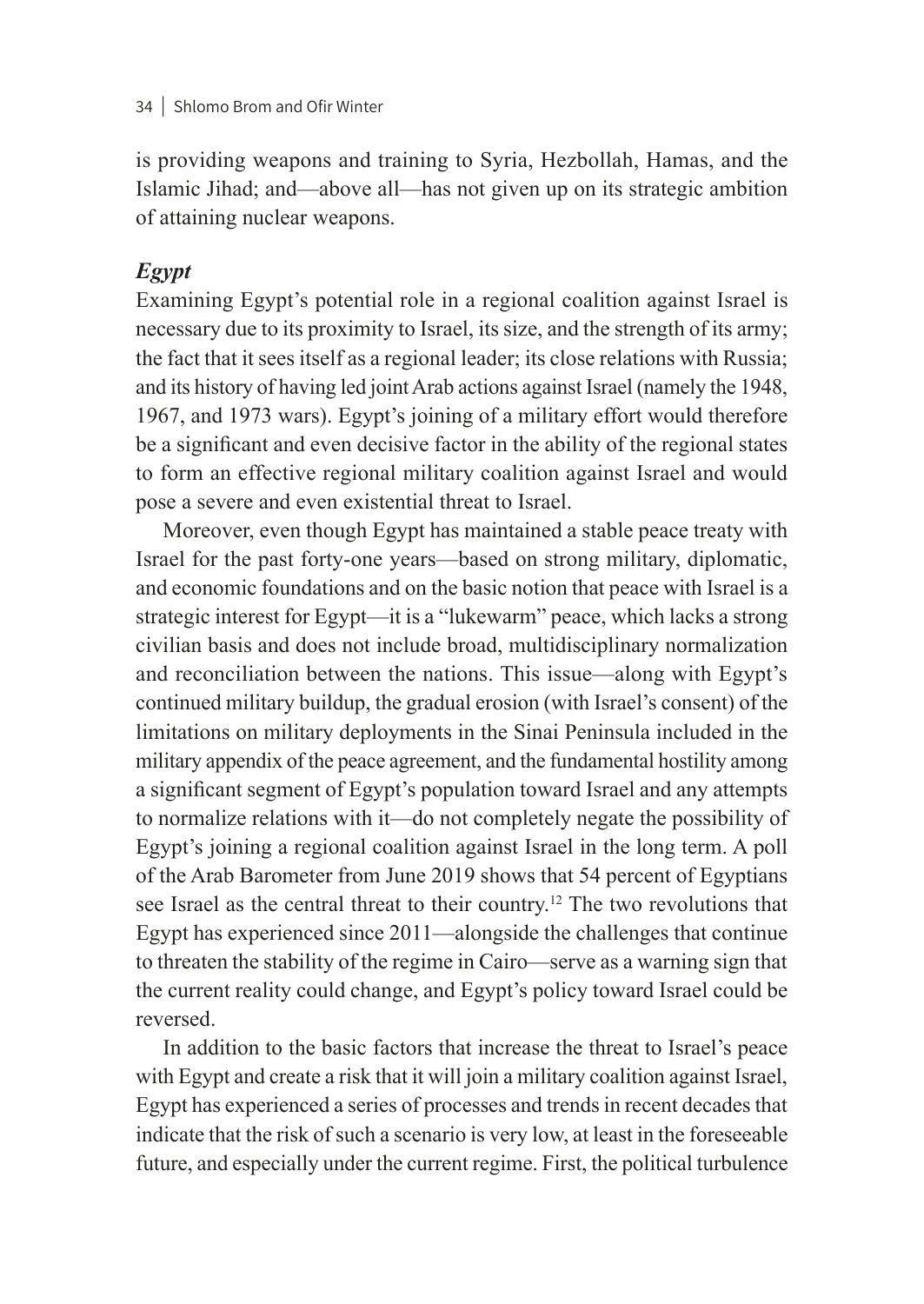that Egypt has experienced since the January 2011 revolution, as well as economic and demographic challenges, require that it focus on domestic, economic, and internal security issues and on stabilizing the state and the regime. Second, the status of supra-national ideologies (pan-Arabism, pan-Islamism) has declined in Egypt in particular and in the region in general.

Third, despite being lukewarm, the peace between Israel and Egypt has proven over the course of four decades a strategic value to both countries and is stable and resilient, given the wide range of intra-Egyptian and bilateral challenges and the rounds of serious violence between Israel and the Palestinians and between Israel and Hezbollah. The strategic value of peace currently includes unprecedented relations of trust and cooperation in dealing with the shared challenges in the struggle against the threat of Salafi-jihadi and Islamist terrorism in Sinai and the Gaza Strip. In the diplomatic sphere, the close relations between Israel and the administration in Washington have strengthened Egypt's perception of the value of peace with Israel. In the economic sphere, the long-term natural gas deal that Egypt and Israel signed in February 2018 increases the material value inherent in peace—beyond its basic importance in the guarantee of American financial aid to Egypt and the QIZ agreements (industrial areas in Egypt, which are exempt from taxes on exports to the United States).

Fourth, the peaceful relations between Egypt and Israel are backed by a supportive regional axis, which includes the pragmatic Sunni Arab states that see Israel as a partner in the struggle against Iran and the Salafi-jihadi movements and as an anchor for regional stability. Fifth, the deep rifts between Egypt and Turkey and Qatar, the states of the Islamist axis, and to a lesser extent with Iran make it very difficult for them to create a united front against Israel.

The joining of Egypt in a military coalition against Israel would require translating a supra-Egyptian (Arab nationalist or religious-Islamist) sense of identity into solidarity, commitment, and ultimately effective action. In practice, the identity discourse that Abdel Fattah el-Sisi's regime has constructed since the June 2013 revolution suggests an opposite trend: On one hand, an effort has been made to form an Egyptian identity that is a counter-image of the Islamist identity advocated by the Muslim Brotherhood. If during the Nasser era, the "West," "colonialism," or "Zionism" were the principle "other," opposite which Egyptian identity was constructed, today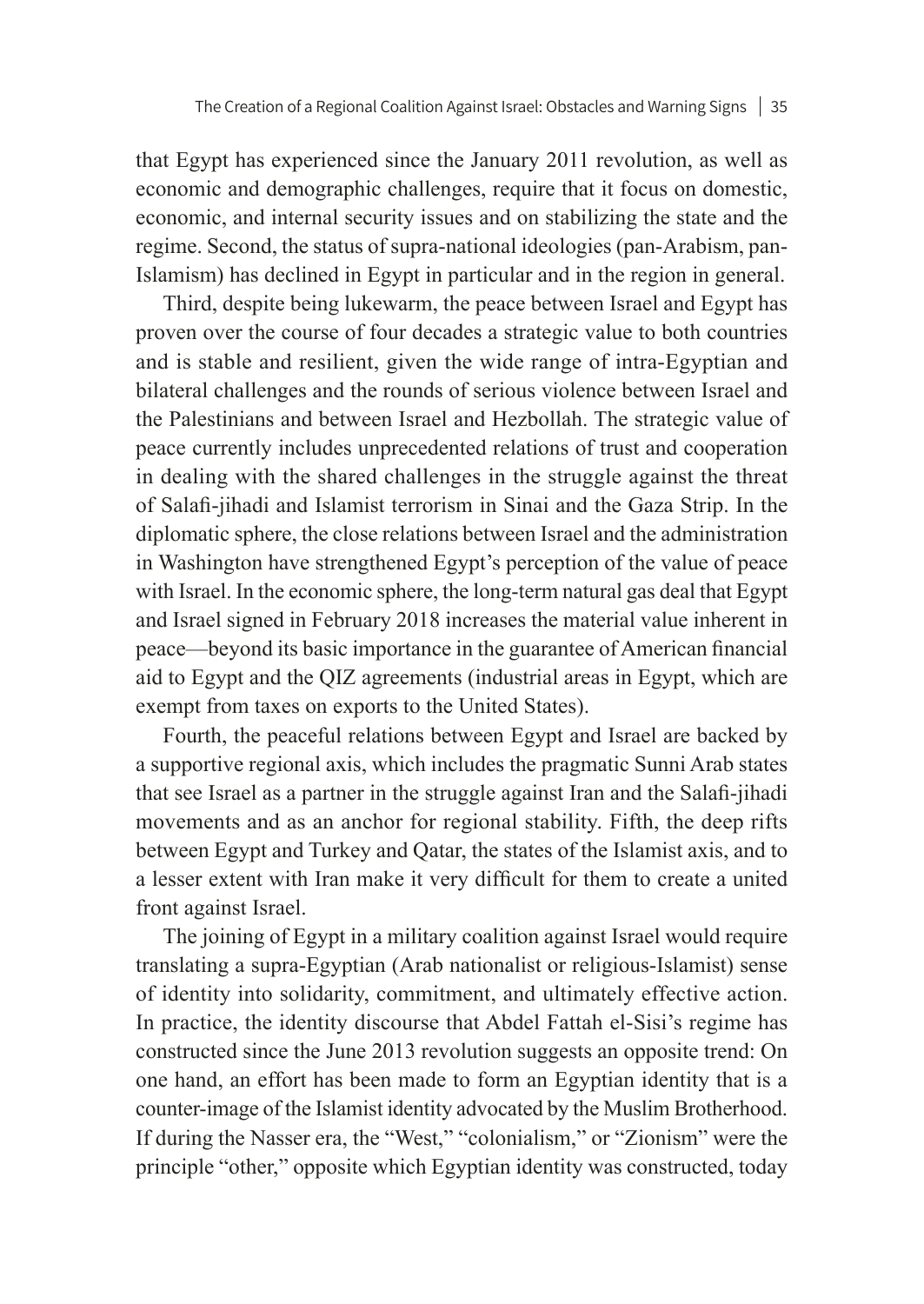the Muslim Brotherhood fulfills that function. At the same time, Egyptian national identity is at the center, and the idea that it is based on a diverse mosaic of seven pillars—pharaonic, Greco-Roman, Coptic, Islamic, Arab, Middle-Eastern, and African—is emphasized. This identity construction is new and contrasts with the Nasser era's emphasis on Egypt's Arab identity as well as with the significance placed on the Islamic element of Egypt's identity by the Muslim Brotherhood. The current identity discourse, if it is indeed incorporated, is likely to positively influence relations between Egypt and Israel, given the religious tolerance inherent in it, including toward Judaism, and thanks to the economic issues that this discourse emphasizes when the shared geographical spheres of the two states are discussed, mainly the significance of the eastern Mediterranean with its natural gas fields.<sup>13</sup>

#### *Jordan*

Despite the twenty-five-year-long peace treaty between Israel and Jordan, geopolitically the latter can still pose a potential risk in a scenario of joining a coalition against Israel. The reasons include the long border between the states and its proximity to important areas in Israel; the Palestinian refugees who make up about half of the population of Jordan, who disapprove of recognizing Israel; and the traditional weakness of the Jordanian regime in the face of internal and external pressures. Historically, Jordan has repeatedly been dragged several times into serving as a platform for collective Arab action against Israel and has even actively participated in fighting, although generally against both the will of its leadership and the interest of the Hashemite Kingdom. The most dramatic example was in 1967, when King Hussein joined the Arab coalition led by Egypt and as a result lost the West Bank. Years later, in 1990, King Hussein supported the president of Iraq, Saddam Hussein, in the Gulf War. Because of Jordan's domestic and foreign weakness, King Hussein saw both cases of cooperation with the radical Arab leaderships as an inevitable necessity and as the best of the worst scenarios compared to other options.<sup>14</sup>

During 2018 and 2019, the Jordanian regime's policy toward Israel negatively shifted. This shift occurred as a result of Israel's policy toward Jordan and the Palestinians but also because of political instability and internal unrest. The internal unrest rose from economic hardship—caused partly by the pressure placed on resources by the flow of refugees mainly from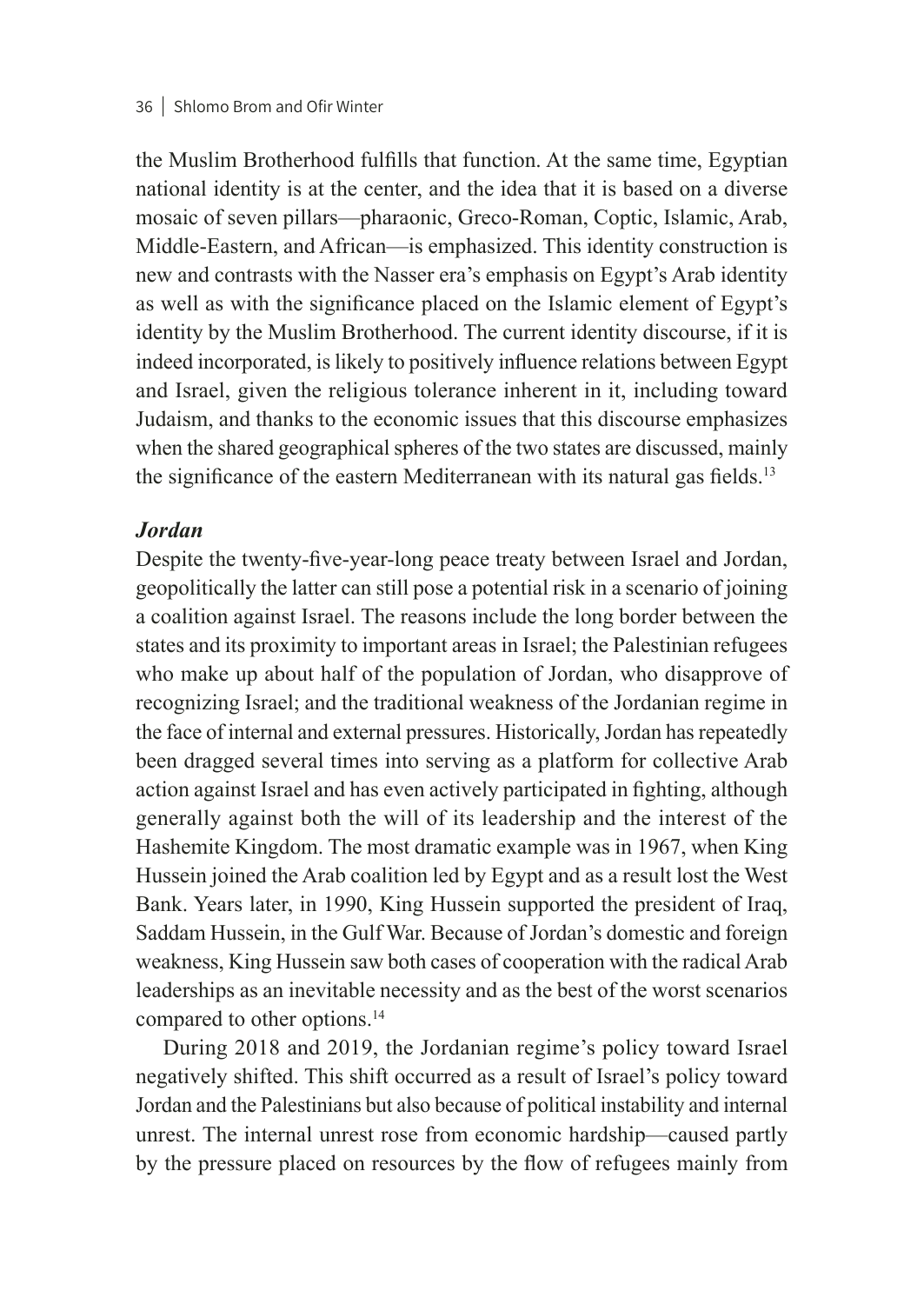Syria—and from the public's growing distress over the country's corruption and growing distrust of the monarchy. These factors have aroused resentment even among the Bedouin tribes that over the years were considered the pillar of the Hashemite Kingdom. One of the consequences of this internal unrest was King Abdullah's decision in October 2018 not to renew the "special regimes" that were established in border areas in the peace agreement with Israel—a step that should be seen as an attempt to satisfy the majority of the Jordanian public who disapprove of the peace treaty with Israel. King Abdullah took this step, even though it involved risking Jordan's main interest in economic and strategic cooperation with Israel. Currently, most of this cooperation takes place out of the public eye.15

However, despite significant pockets of opposition to peace with Israel within the Jordanian public, and despite the weakness that Jordan has demonstrated recently in the face of pressure, the Jordanian royal kingdom does not have any strategic interest nor resources to actively participate in a military coalition against Israel. It rather cooperates with Israel against its perceived enemies. It will presumably continue to maintain cool relations with Israel at the public level while cultivating close and beneficial relations at the strategic levels and will refrain from entering an anti-Israel military coalition that could threaten its essential interests and even its very existence. Should the current reality continue, Jordan is likely to persist in playing the dual role of an intermediary state that connects all the adversaries on that side of the world while also serving as a buffer zone that separates them.

### *Iran*

Although Iran is not part of the Arab world, it does strive to expand its influence in the Middle East and even to achieve hegemonic standing there. Iran poses a threat to Israel with its ideological approach that denies the existence of the state of Israel, its military nuclearization efforts, and its advanced capabilities in the field of long-range missiles. In addition, Iran has the ability to establish military infrastructure and advanced strategic systems (for example in the fields of missiles and unmanned aerial vehicles for the purposes of gathering intelligence and engaging ground targets) in states bordering Israel, namely Lebanon and Syria. In exceptional circumstances, Iran could even send limited military forces (usually led by the Revolutionary Guard) beyond its borders, as it has done in Syria in recent years.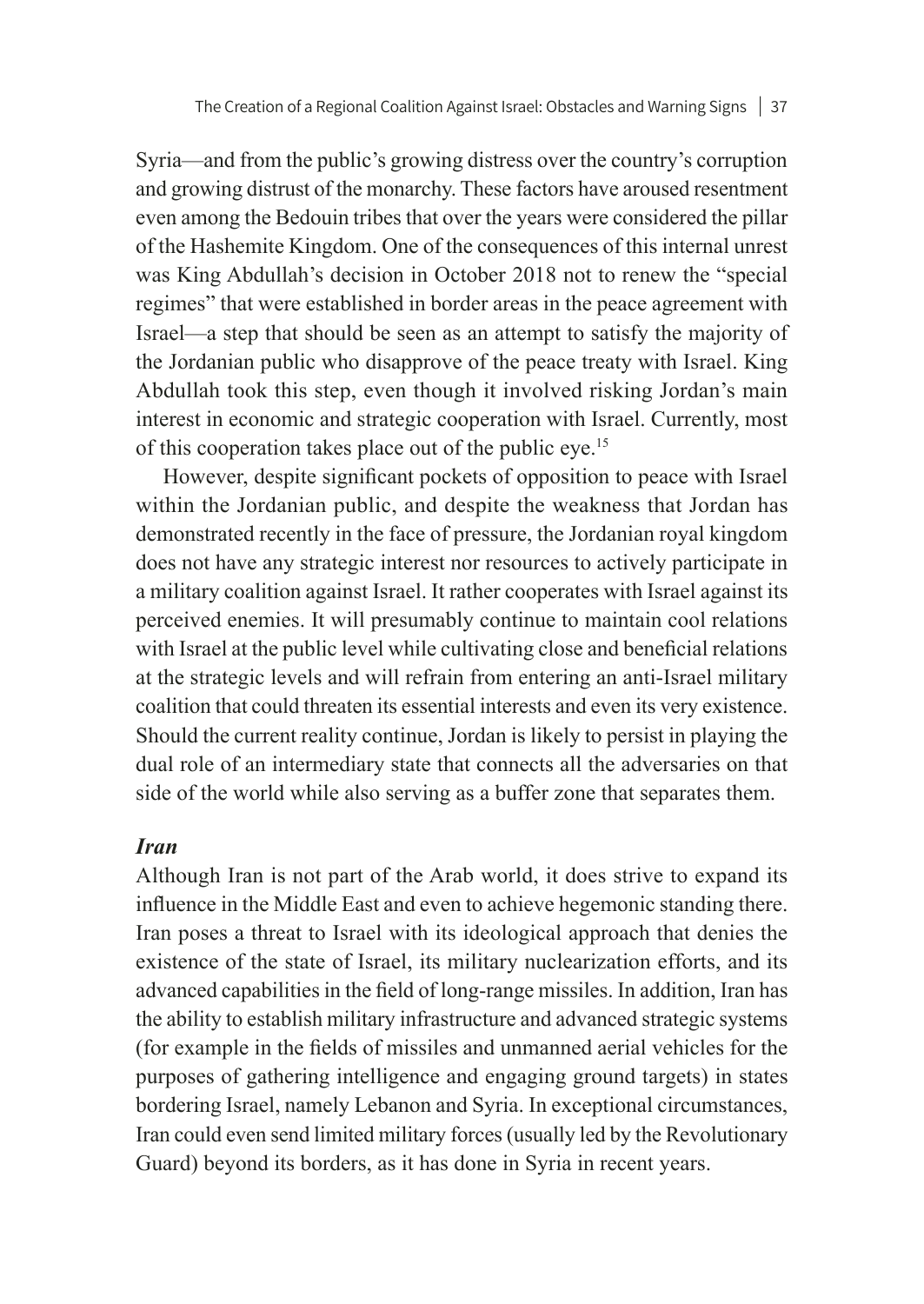#### 38 | Shlomo Brom and Ofir Winter

Alongside the direct Iranian threat, Iran provides extensive military and economic aid to its proxies active in the region, namely Hezbollah in Lebanon, the pro-Iranian Shiite militias in Iraq, the Palestinian Islamic Jihad, and the Houthis in Yemen, who potentially endanger Israel's shipping in the Red Sea. As a rule, Iran prefers to use proxies to strengthen its regional influence in order to shroud its direct involvement in the region and to refrain from risking its fighters in the combat zones in which it is involved. Iran also strives to refrain as much as possible from direct conflict with Israel, which could lead to an Israeli attack on targets within its territory. As a result, this decreases the likelihood that Iran would be directly involved in an Arab coalition against Israel by launching surface-to-surface missiles from its territory toward Israel, and even more, by sending military forces into combat. However, we can assume that in any scenario of an Israeli-Arab conflict, Iran would aid the forces fighting against Israel as much as it could.

#### *Turkey*

Turkey could pose a significant threat to Israel on its own—having the second largest army in NATO after the United States and consistently investing some two percent of its GDP in military spending, in accordance with NATO states commitments—and as part of a broader coalition. But despite these capabilities, it is doubtful that Turkey has active hostile intentions toward Israel, beyond the rhetorical level. From a rational perspective, Turkey has no interest in engaging in conflict with Israel, as it is a status-quo player that is interested in increasing stability in the Middle East in order to increase its trade with the region. NATO is also a factor, restricting Turkey from becoming an enemy state that would exercise military force against Israel. Although the Mavi Marmara incident in Gaza waters in 2010 demonstrated the possibility of a direct confrontation between Israel and Turkey, the fact that no similar events have occurred since then supports the supposition that even though Turkey and Israel have had adversarial relations, Turkey clearly has not allowed its relations to further deteriorate. Although the eastern Mediterranean has the potential for conflict between the two countries, following the discovery of energy resources there and the ongoing conflict with Cyprus, the nature of a conflict in the sub-region most likely would result in gunboat diplomacy and not reach outright conflict.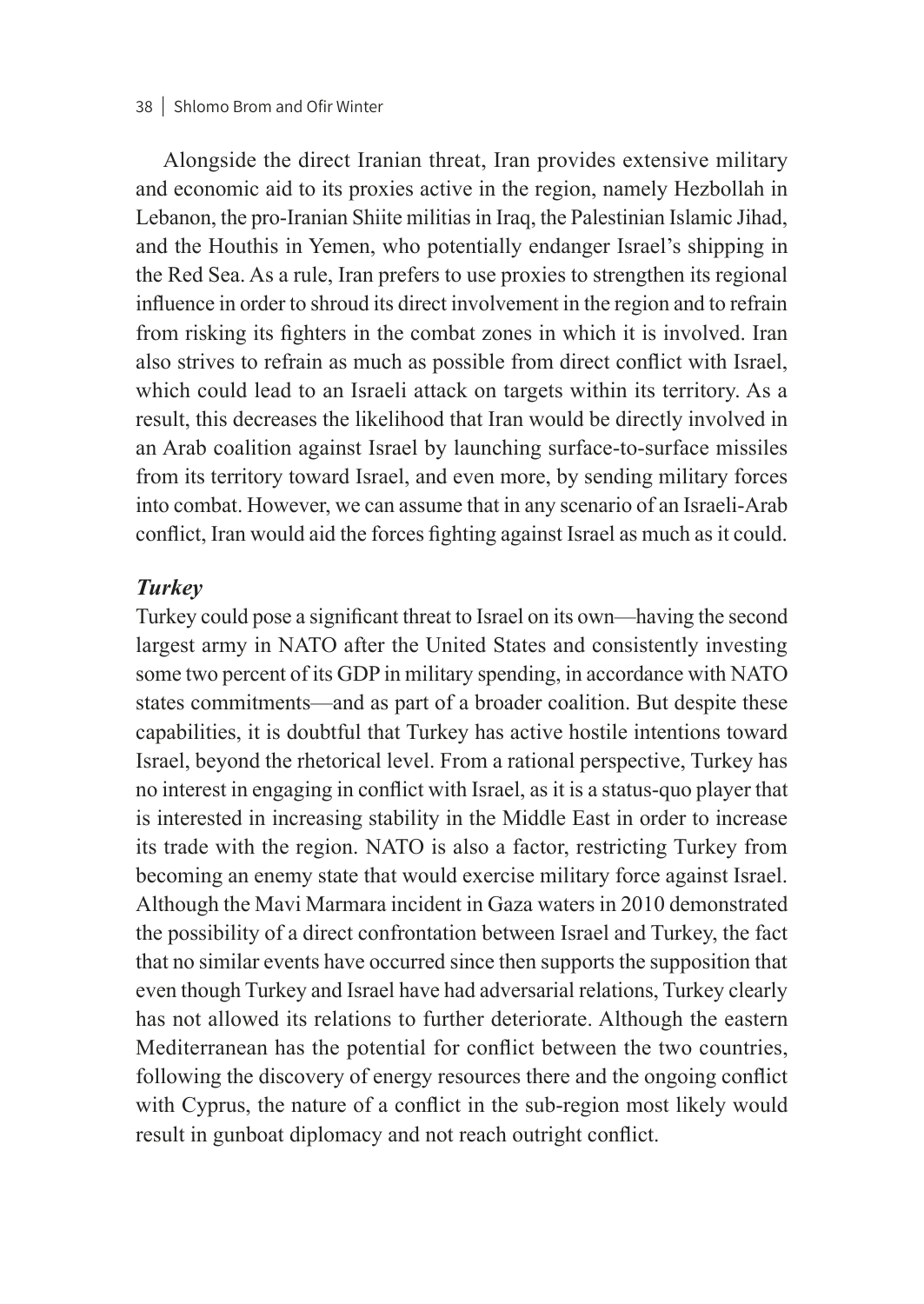As for the internal Turkish arena, the regime believes that it is still in danger and that the struggle following the failed coup attempt in July 2016 is not yet over. The narrative promoted by President Recep Tayyip Erdoğan and his supporters is that since Erdoğan's rise to power, Turkey has become too strong in the view of the West, and, therefore, the Western states (including Israel) are working together to weaken it. This narrative is based on anti-Israel views that already exist among the Turkish public, and the regime fosters them. Indeed, in public opinion polls conducted in Turkey during recent years, the vast majority of respondents have expressed a negative opinion of Israel<sup>16</sup> and have considered Israel "one of the central threats to Turkey.17 Although anti-Israel sentiment is a convenient platform for adopting a militant policy—if Erdoğan were interested in such—so far it has only been channeled into a policy of non-violently challenging Israel.

A scenario in which Turkey becomes a revisionist force<sup>18</sup> like Iran would be exceptional, considering its history and Ataturk's legacy. Even though Erdoğan and his supporters are undermining Ataturk's legacy in many areas, when it comes to foreign policy toward the Middle East, they seem to have less leeway, as this is a system full of regional powers with opposing and restraining aspirations. Turkey's withdrawal from NATO would clearly reflect revisionist conceptions, but currently Turkey has made no signs of this. Furthermore, unlike declarations regarding the possibility of stopping the negotiations with Brussels over Turkey's joining the European Union, Ankara has not made any similar declarations regarding withdrawal from NATO.

#### *Saudi Arabia*

The likelihood of Saudi Arabia joining an Arab coalition against Israel is low due to a number of circumstances and conditions, mainly that the two states are both in the pro-American camp in the region and share concerns about Iran's intentions and activities. Despite this optimistic situation assessment and the strategic opportunities inherent in it for Israel, Crown Prince Mohammad bin Salman's Saudi Arabia is characterized by risk-taking, and, thus, it is difficult to predict its future actions. While Saudi Arabia's unpredictable behavior has advantages for deterring Iran, as of 2019, the costs of this policy for the kingdom have outweighed its achievements and have increased its vulnerability. In addition, while Israel's cooperation with the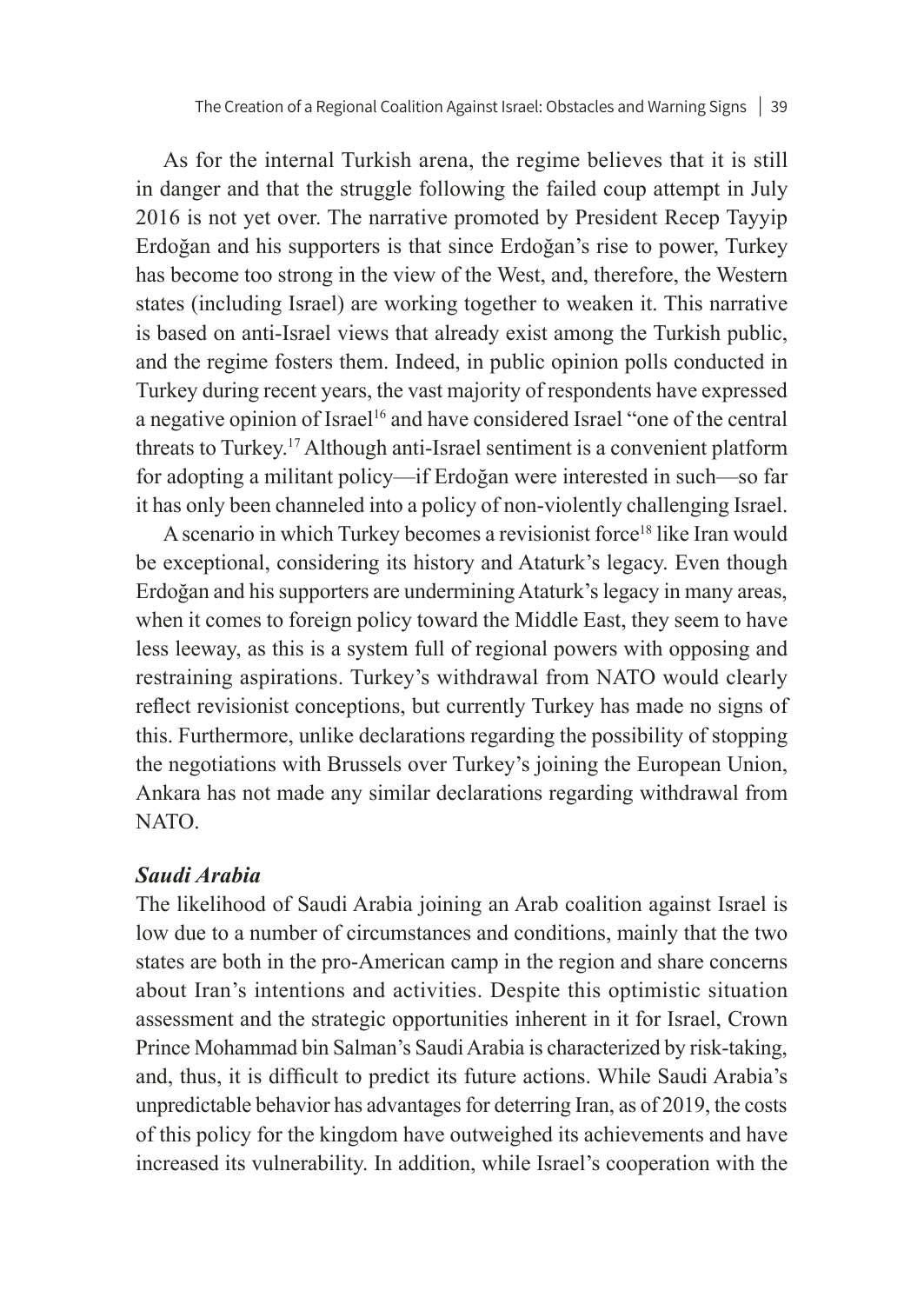kingdom has borne some fruit, its strategic value should not be exaggerated nor should Israel be overly dependent upon it.

The Iranian threat is the main common denominator between Saudi Arabia and Israel. The struggle between Iran and Saudi Arabia is mainly indirect, but the two states also engage in a direct struggle that includes mutual attempts at subversion using various means. Saudi Arabia has significant economic capabilities, a certain ability to do damage, and the means to prompt third parties to take action. In addition, Saudi Arabia (along with the United Arab Emirates and, to a lesser extent, Israel) sees the pro-Islamist axis, led by Turkey and Qatar, as a threat to its standing and stability and is working against it. Israel and Saudi Arabia are also active in other arenas of shared interest, such as the Syrian-Lebanese arena and that of the Red Sea.

However, several factors make Saudi Arabia a poor ally. In the regional domain, the kingdom's standing has been harmed by the failure of some of bin Salman's actions, such as his attempt to lead an effective Arab boycott of Qatar and his involvement in the civil war in Yemen. In the international sphere, Saudi Arabia's connection with Israel does not replace the strategic relationship that it has with the United States, upon which it is dependent to a certain extent. In the military realm, although the kingdom's military budget is among the largest in the world, its military power remains limited because its army is small and untrained and relies upon foreigners. Furthermore, it is very vulnerable due to its long and porous borders. Internally, bin Salman the ruler in practice—has yet to stabilize his rule. This process will take time, and it is rife with dangers. Additional risks for Israel are posed by the Saudi buildup of modern conventional and unconventional weapons. In the conventional field, Saudi Arabia desires to acquire high-quality weapons, especially surface-to-surface missiles, attack UAVs, and precision-guided munitions; in the nuclear field, Saudi Arabia openly desires to acquire nuclear power reactors and insists on maintaining the option of enriching uranium. These capabilities might pose significant risks to Israel, if Saudi Arabia becomes a hostile state.

### **Possible Causes for the Emergence of Regional Threats**

An analysis of the regional situation in general and of the states that could potentially threaten Israel in particular shows that the formation of a regional military coalition against Israel in the foreseeable future is unlikely. Moreover,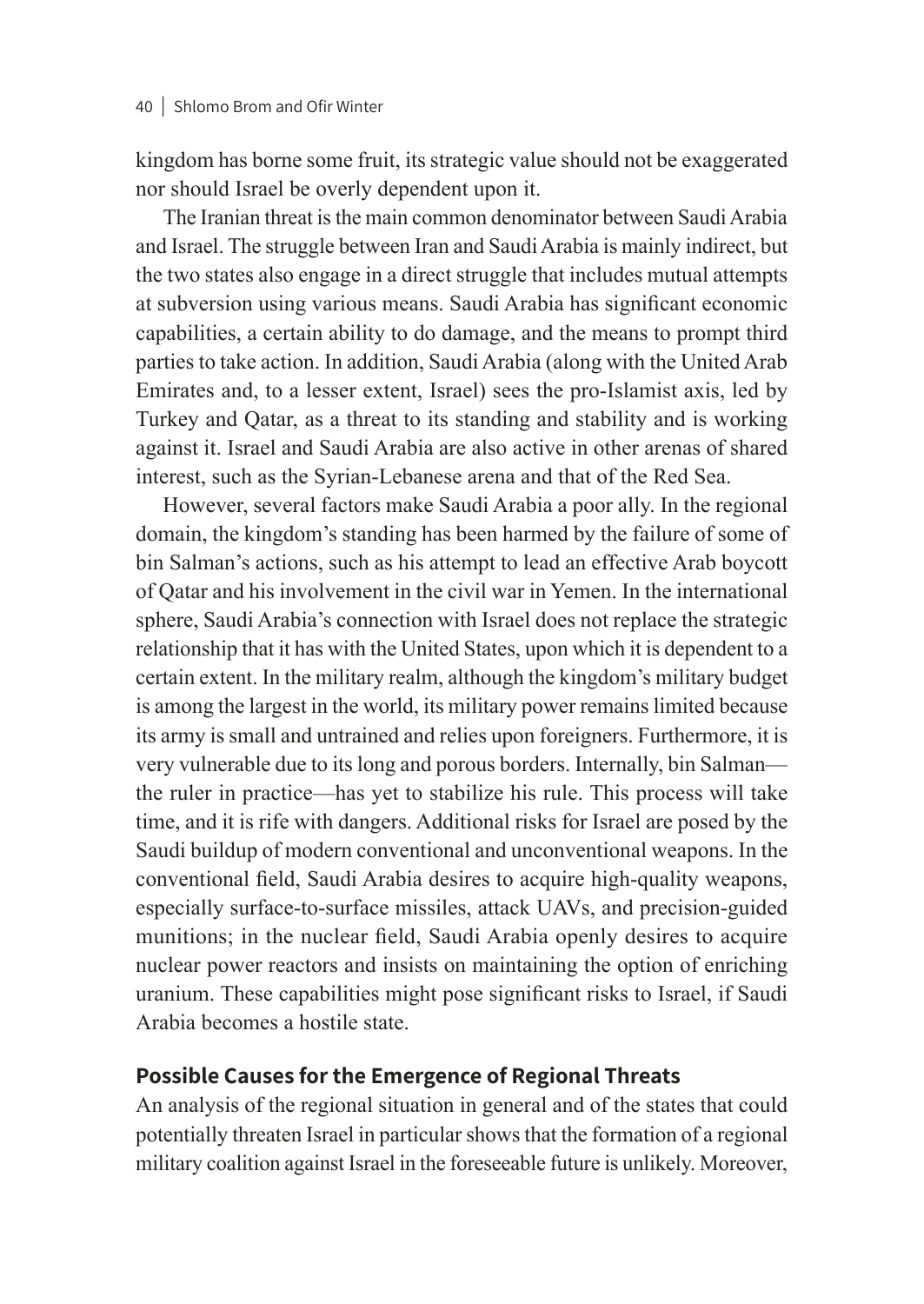significant changes to the existing regimes and their guiding agenda would have to occur for this assessment to change. However, when analyzing the security pillars that stave off the formation of a regional military coalition that seeks to destroy Israel, several possible turning points could be considered. These turning points could, in the future, lead to changes in the current trend and generate or accelerate processes that create threat scenarios or at least increase their likelihood. These turning points are as follows:

# *The undermining of the stability of the pragmatic Arab regimes (Egypt, Jordan, and Saudi Arabia)*

One of the most significant anchors that prevent the formation of a regional coalition against Israel is its strategic relations with states in the region, based on a variety of shared interests: a pro-American orientation; the desire to reduce Iran's influence; the struggle against the Islamist and Salafi-jihadist movements; and the quest for stability and economic wellbeing. These common interests between Israel and the region's states could change following the fall of rulers and regimes and the rise of leaders or forces with an alternative agenda that is hostile to Israel, such as an Islamist agenda. In Egypt, for example, five years after the Muslim Brotherhood was outlawed, defined as "terrorists," and denounced, about a third of the public still has "somewhat positive" opinions about the Muslim Brotherhood, and it still serves as a prominent political alternative to the existing order.<sup>19</sup> In addition, the rise of Islamists in one state could affect other states in the region. Furthermore, the very existence of a real threat to the stability of the pragmatic Arab regimes—certainly if it is accompanied by a serious escalation of events in the conflict between Israel and the Palestinians, the worsening of economic and social challenges, or a fundamental change in the web of shared interests with Israel—could also lead these regimes to renew the old practice of trying to channel internal public anger toward Israel, the external enemy, despite its limited effectiveness since the Arab Spring.

Israel's main concern of an upheaval in the Arab states focuses on its two neighboring partners in peace, Egypt and Jordan. The two countries could change their policy toward Israel should two developments occur: first, if they respond to internal political pressure to fulfill a role—even if symbolic—in a campaign against Israel, including one that is organized and led by others; second, if a regime change occurs, which leads to significant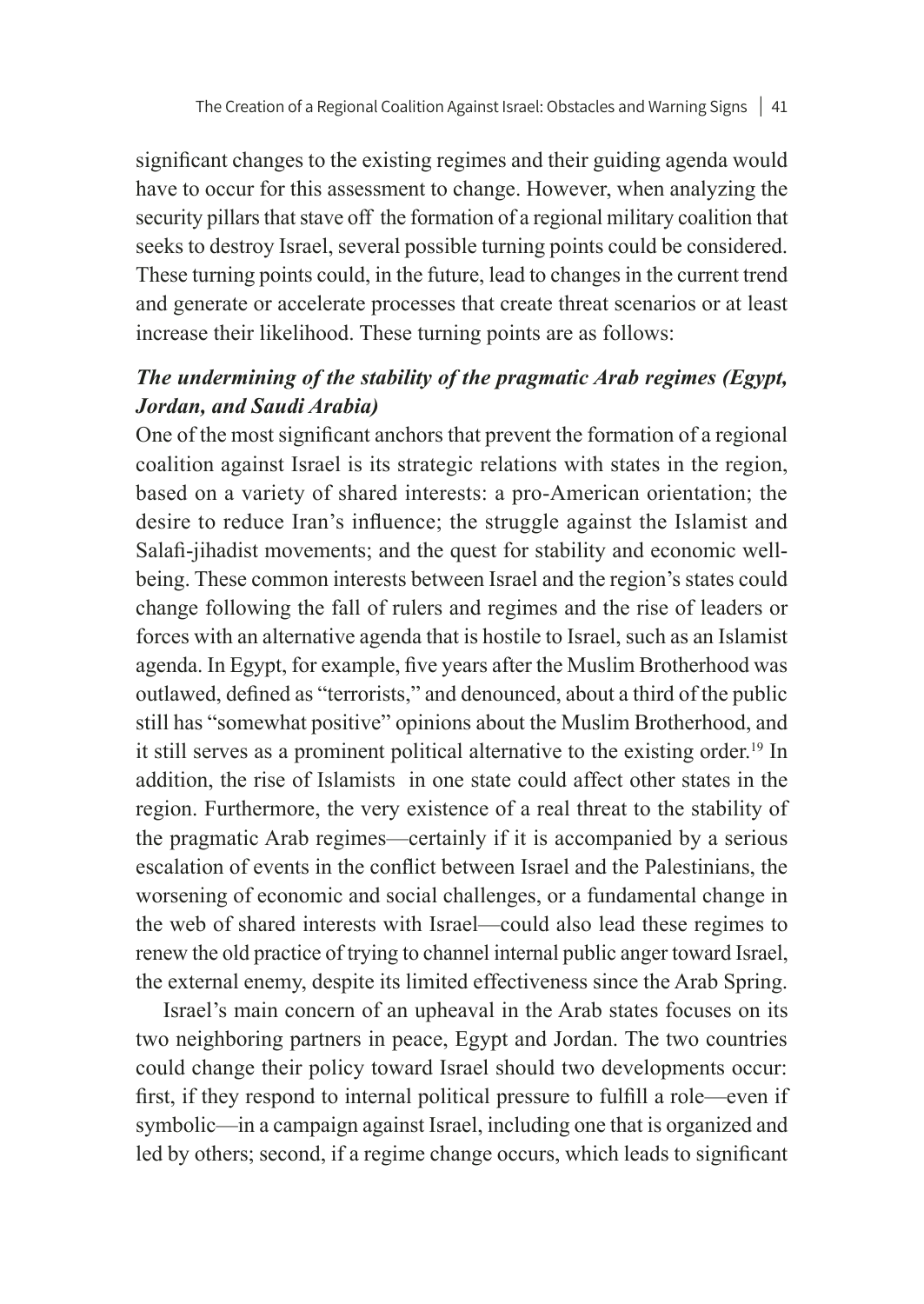#### 42 | Shlomo Brom and Ofir Winter

redefining of the state's strategic interests. As for Jordan, in both possible scenarios, it could become a platform for action against Israel, if not an active participant. The likelihood of such developments is difficult to estimate. Since the 1940s, assessments about the instability of Jordan's regime and its impending collapse have been repeatedly unfounded. The regime even successfully avoided the wave of revolutions that other Arab states experienced after 2011 as part of the Arab Spring (in part by sacrificing prime ministers—a step that repeatedly has served as a replacement for painful reforms). Of course, a regime's ability to survive thus far does not guarantee that it will be successful in the future, but it does demand that predictions of the imminent demise of the royal house be more cautious. In addition, despite its challenges, the Hashemite Kingdom has succeeded in maintaining a cool but constructive relationship with Israel, based in part on Jordan's dependence upon Israel for water and energy. The cutting of all sources of foreign economic aid withstanding, it is difficult to imagine any event—except for an especially outrageous Israeli provocation—that would fundamentally change the dynamic of the relations between the two states.

Another concern is that regime changes could lead to the development of cooperation between the new regimes and more distant regional powers, especially Iran and Turkey. Without any change of government in Egypt and Saudi Arabia, it is difficult to imagine a scenario of Turkish-Arab military cooperation against Israel, beyond continued Turkish diplomatic support for Hamas. In addition, it is more likely that Israel, Egypt, Saudi Arabia, and even Greece and Cyprus would cooperate in order to block Turkey from expanding its influence in the Middle East and in the eastern Mediterranean. Even if another revolution occurs in Egypt and a leader from the Muslim Brotherhood assumes power, we can suppose that—as during the rule of President Mohamed Morsi—it would not necessarily lead to harmonious relations between Turkey and Egypt but rather to competition over regional leadership. Large-scale Iranian-Turkish military cooperation against Israel also appears unlikely given the competition between these two regional powers for influence in the region and given Iran's preference for operating via proxies. Revisionist conceptions would be evident if Turkey were to withdraw from NATO, which would enable it to more freely engage in activity against Israel.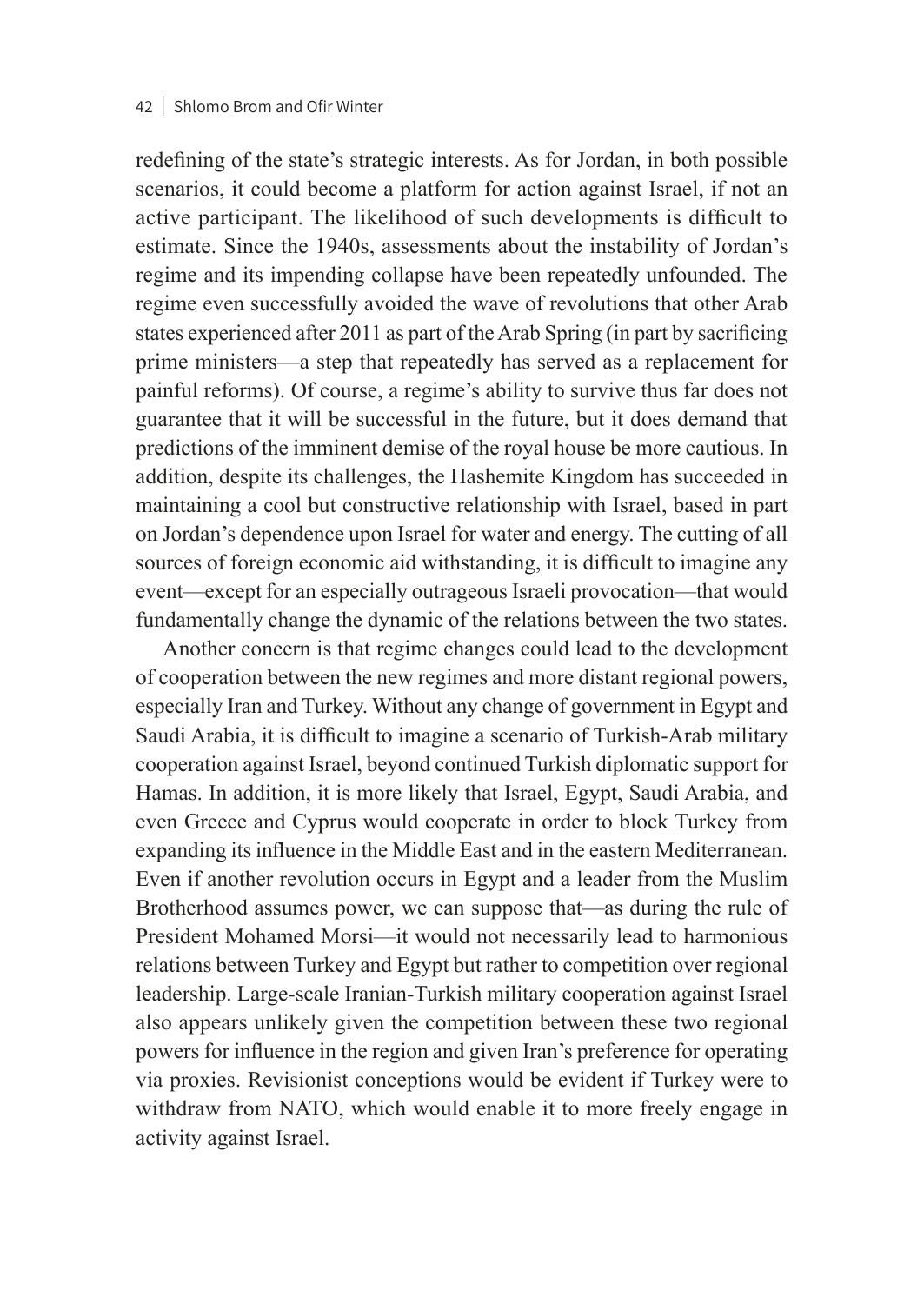#### *The erosion of Israel's military and technological advantage*

The Arabs' lack of motivation to engage in military action against Israel can be also contributed to Israel's military power and the Arab states' relative weakness. These two factors have greatly strengthened Israel's deterrence. Israel's qualitative military edge (QME) is based on its advanced weapons and trained high-quality personnel, in addition to the commitment of the United States to maintain Israel's QME. As for the weakness of the Arab armies, to some extent, this is a result of the events of the Arab Spring. In states that have experienced civil strife, such as Syria, Libya, and Yemen, the armies have collapsed or have focused on internal security and fighting rebels, thus neglecting classical military capabilities. States that have maintained their military establishment, such as Egypt, have prioritized their focus on internal security and fighting subversive elements over maintaining their military competence vis-à-vis other state militaries. However, we must not ignore the threat to Israel's qualitative edge as a result of the advanced weapon systems (American, European, Chinese, and Russian) that some Arab states have acquired.

Indeed, there are signs that some elements of Israel's qualitative edge are possibly eroding due to the buildup of different armed forces in the region, especially those of Egypt, Saudi Arabia, Turkey, and Iran. These states all seek to obtain some sort of regional leadership, which can be achieved partly by building up an offensive military force. This buildup is possible because the United States has removed previous limitations on providing certain categories of weapons to states that it considers allies, such as Egypt and the Arab Gulf states, some of which have considerable financial resources and because Russia and China are developing weapon systems in innovative categories, such as missile defense, terminally guided munitions, and attack UAVs.

States in the region, US allies or foes, enjoy these technological developments in Russia and China, which compete with those of the United States and Israel. Neither Russia nor China are hesitant to provide advanced technologies to Arab states including Israel's adversaries; they are even willing to sell weapons systems to countries whose main source of procurement is the United States, but it refuses to sell them so that Israel can maintain its qualitative edge.20 These processes do not pose an immediate threat to Israel, as a result of several factors, including the IDF's simultaneous buildup of its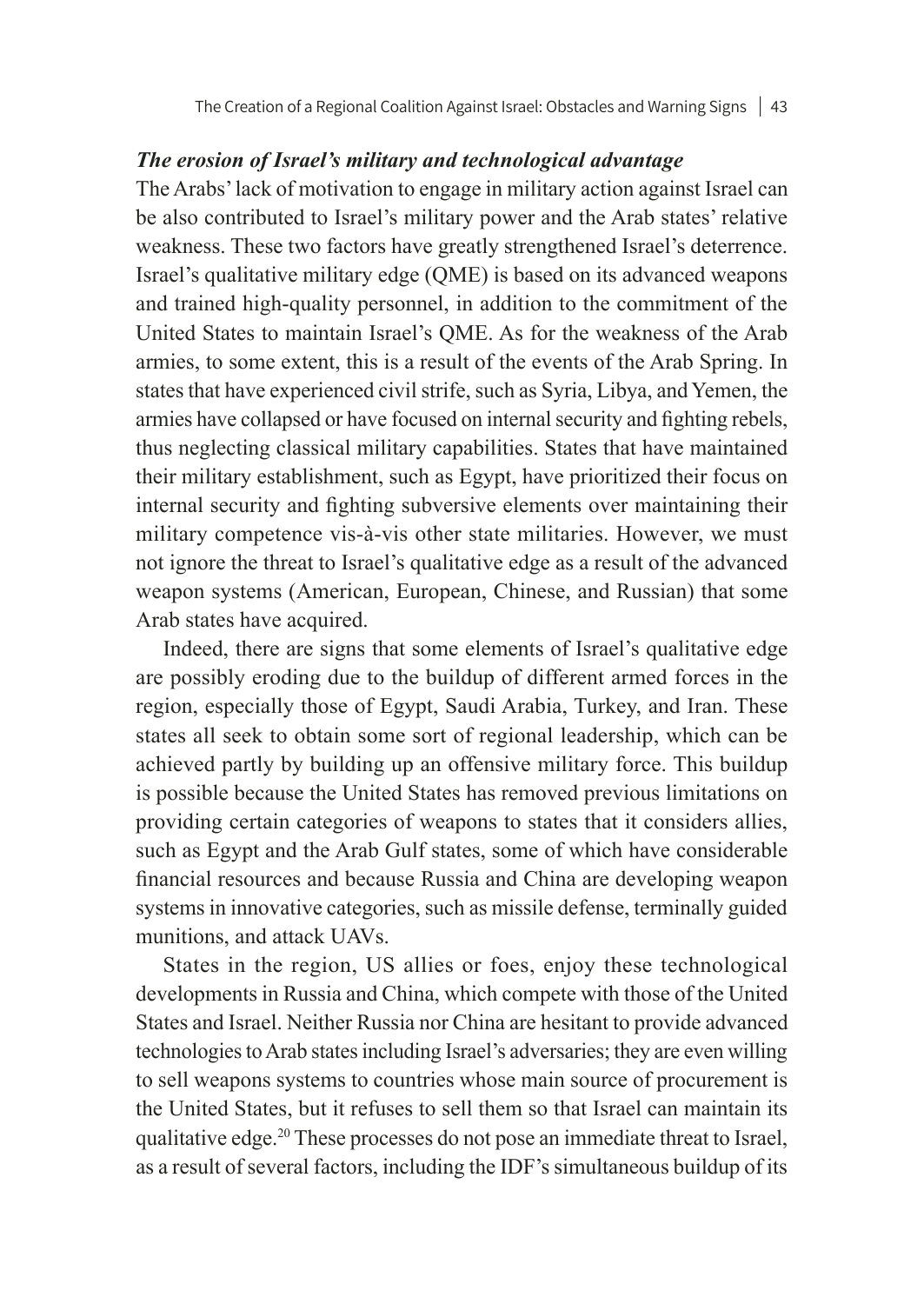own capabilities; the current preferences of most of the region's regimes to maintain strategic relations with Israel (Egypt, Jordan, and Saudi Arabia) or to challenge Israel mostly via proxies (Iran) or through non-military means (Turkey); the focus of these states on internal security problems; the lack of sufficient common denominators unifying the region's states, which are divided among themselves; and the international commitments of the states mentioned above (peace agreements with Israel in the case of Egypt and Jordan and Turkey's NATO membership).

Changes in the military balance and political shifts in the Arab states could alter their preferences and considerations in the future. For example, changes in the balance of capabilities between Israel and its neighbors from improving the level of their human capital to significantly reducing the technological gaps—could, in theory, erode Israel's deterrence and also affect the balance of intentions. Factors that could accelerate such changes include a serious undermining of the US commitment to maintain Israel's qualitative edge over its neighbors; the end of US military aid to Israel; a brain drain from Israel and the dwindling of Israel's human capital due to socialeconomic reasons; a significant improvement in the human capital, military technology, and the force capabilities of militaries in the region; or an external military force from out of the region with advanced weapons (such as the Russian army) joining an anti-Israel regional coalition.

### *Undermining international support for Israel*

Relations with the international community, and especially with the United States, are a significant component of Israel's security. They are manifested by the economic relations with the Western states, extensive international support for Israel, recognition of Israel's right to exist, and US diplomatic and military support. These relations assist Israel in building up its military and diplomatic power, strengthening the pragmatic regional trends of recognizing Israel as an undeniable fact, and as a mitigating element that reduces a regional coalition against Israel from developing, in part, due to the dependence of the regional states on the West in general and the United States in particular. Consequently, a shift in Israel's standing in Washington and a significant change in American aid to Egypt and Jordan could diminish the importance that regional leaders attribute to the peace agreements with Israel.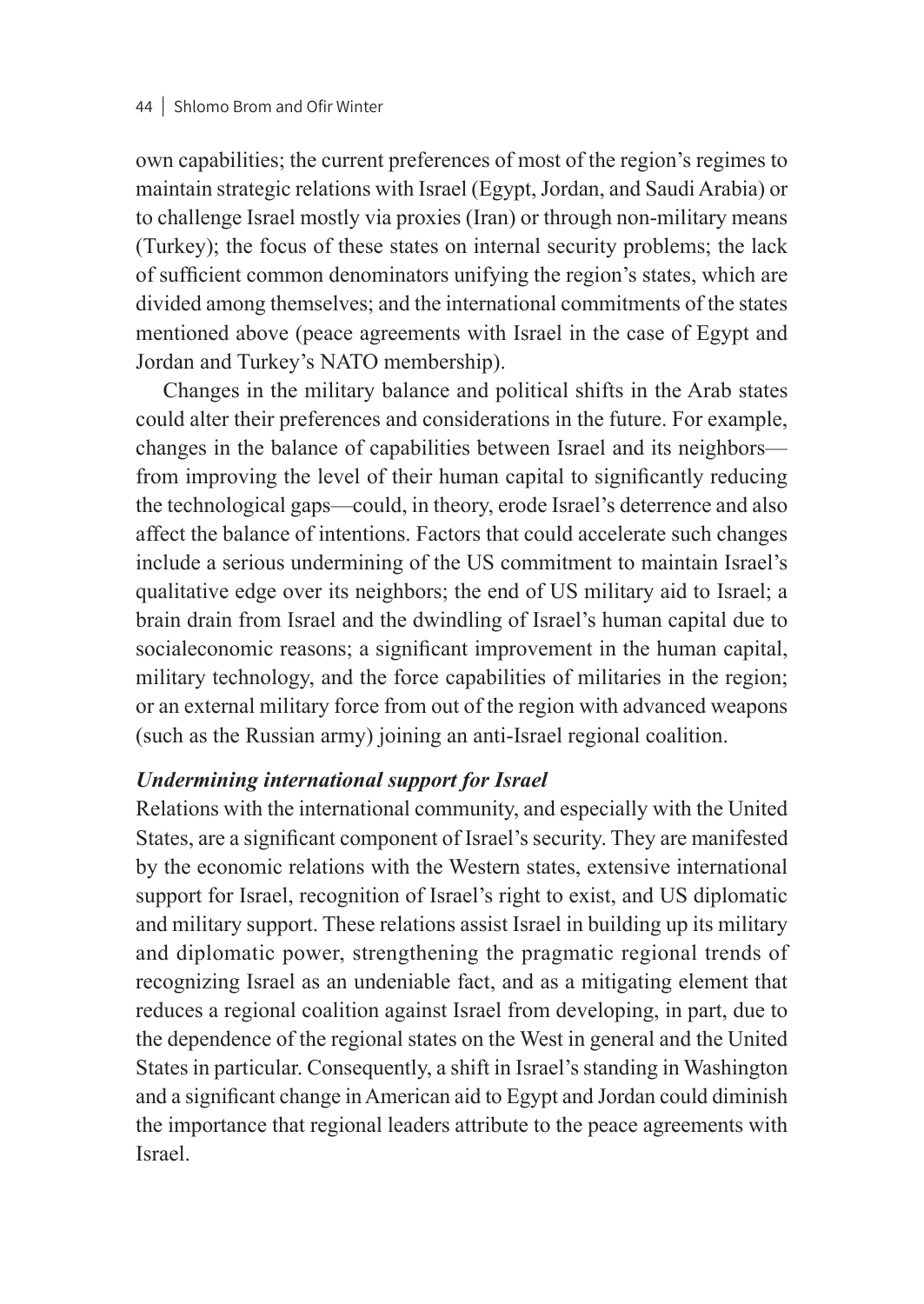Processes of international isolation, erosion of Israel's legitimacy in the international community, and undermining its moral backing would weaken Israel's power in the diplomatic, military, and economic spheres; increase its vulnerability; and could encourage regional forces to act against Israel whether motivated by ideology or specific interests. Israel's international standing is mainly influenced by its historic relationship with the United States—a relationship that is being challenged today because of a range of intra-American processes, including support for Israel's policies having become a topic of dispute rather than consensus between the Democratic and Republican parties; the rise of new forces that are threatening the historic alliance between Israel and the United States; the focus on "America first" at the expense of the US role in the Middle East; and the weakening of the connection between Israel and American Jewry.

Developments in the international system and in the balance of power between the world powers could also harm Israel's international support. The main threat lies in the weakening of the United States, the strengthening of Russia, and particularly in China's becoming the main competitor of the United States. In certain parameters, especially the economy, China is expected to surpass the United States in the not-too-distant future. The United States is a cornerstone of international support for Israel, and its weakening would immediately affect Israel, given the absence of another global power that is willing and able to take its place.

#### *Support of a global power for an Arab coalition against Israel*

Russia and China are the two main global powers besides the United States. Russia, unlike its precursor the Soviet Union, maintains a balanced relationship with both Israel and the regional states that are hostile to Israel. The most prominent example is Russia's policy in Syria, which demonstrates that Russia acts mainly according to its interests. Currently, it is extremely difficult to imagine a scenario in which Russia would have an interest in joining an Arab coalition aimed at harming Israel. Similarly, China maintains very good relations with Israel, even though it has interests—mainly energy related—requiring it to maintain good relations with both the Arab world and Iran. Moreover, China's foreign policy typically has refrained from aiding or joining forces against another state in regions outside of Southeast Asia, as it does not have any central strategic interest to do so. Consequently, the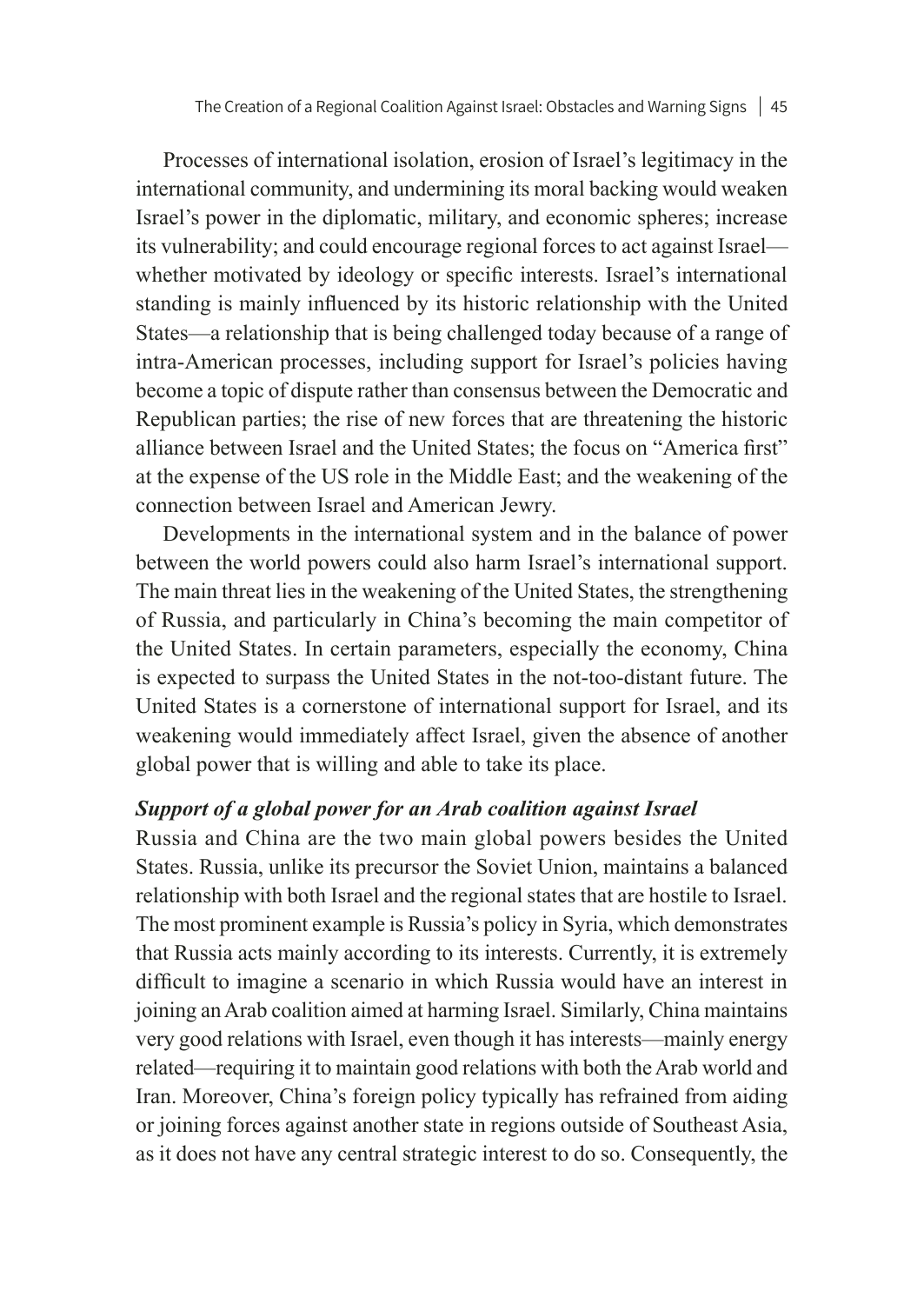#### 46 Shlomo Brom and Ofir Winter

probability that China would actively support a regional coalition against Israel is very low, even lower than that of Russia. Before such scenarios could be considered, immense changes would need to occur in the nature and mode of Russia's policies and activities—and certainly of China's.

# *The disintegration of Israeli society*

Israel society is still considered a cohesive one, with a high level of social solidarity, especially in the face of external threats during times of war and crises. However, the growing societal and political rifts could negatively affect the way that Israel's enemies perceive it. A loss of solidarity involves two main dangers: First, the polarization in Israeli society could intensify and accelerate a brain drain and the transfer of resources outside of Israel, thus weakening its ability to cope with external threats; second, the undermining of Israel's internal cohesion could affect its deterrent reputation in the eyes of its neighbors and could lead to hostile actions against it. In this context, the aspirations of different states in the Middle East to attain the status of regional leadership should be noted, as these countries could see the perceived disintegration of Israeli society as an opportunity.

### *Unexpected extreme events*

Extreme events could affect some Arab relations with Israel due to the gap between the regimes' pragmatic approach toward Israel and the hostility of significant segments of the public. Consequently, events that could stoke public rage in these states—such as damaging al-Aqsa Mosque or the mass killing of Palestinian civilians, which might be attributed to Israel—could cause friendly Arab regimes to adjust to the public mood and take a more forceful stance toward Israel. In addition, widespread demonstrations along the fence and attempts to penetrate into Israel from the Gaza Strip—if hundreds of thousands of people participate—could pose a serious challenge for Israel, although Israel has proven thus far that it has reasonable technological and military responses to such threats. Even though the toll of coping with these threats could be heavy in terms of both diplomacy and public morale, they do not pose an existential threat. The likelihood that these incidents would immediately lead to the establishment of a regional military coalition against Israel is very low, but they could turn volatile if they are accompanied by serious undermining of Israel's central security pillars (as previously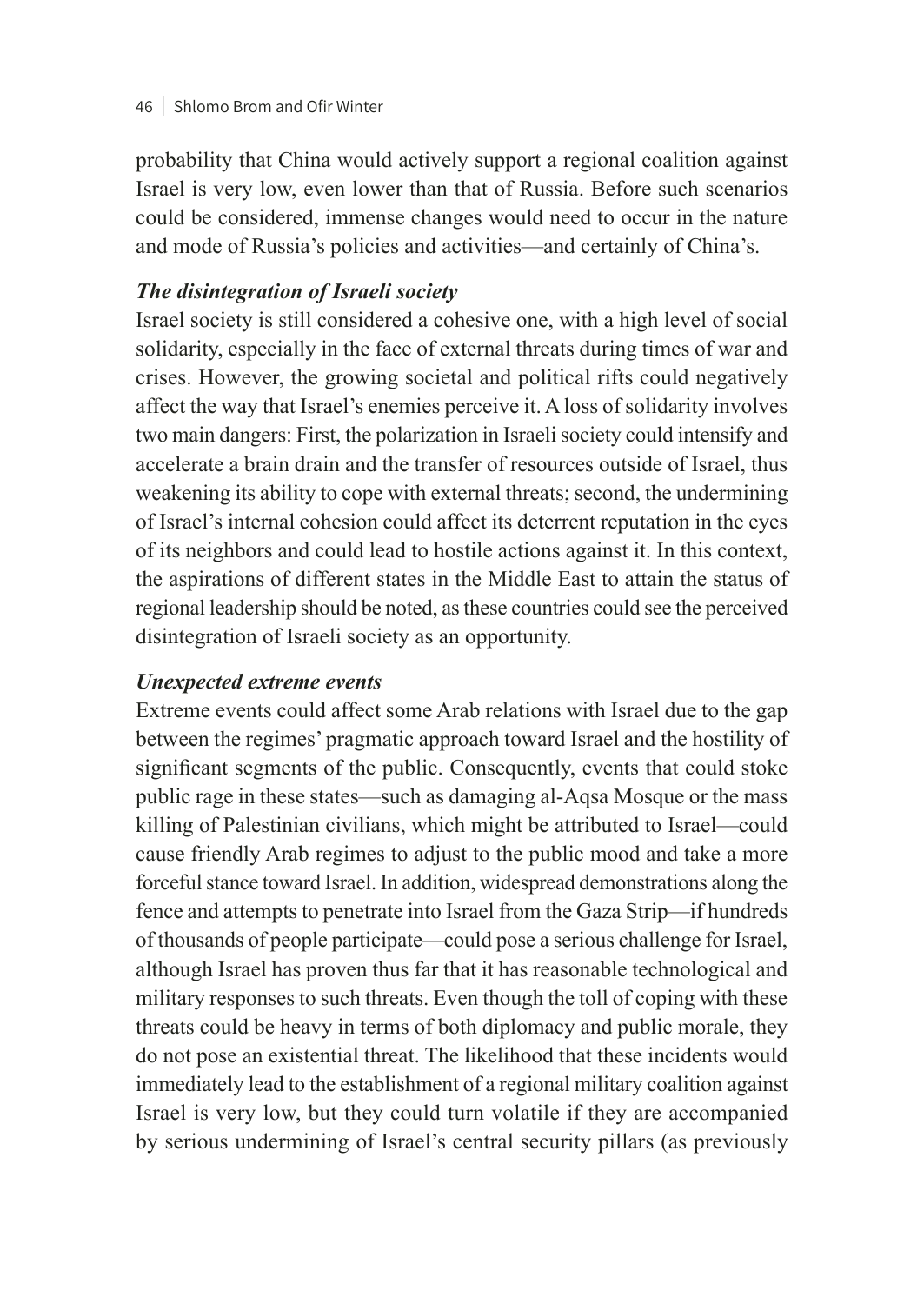mentioned) or if they lead to such changes, accelerate them, or catalyze their development.

### **Conclusion and Recommendations**

The situation in the region and in the different states indicates that the likelihood of a regional military coalition against Israel emerging in the foreseeable future is very low, especially without sweeping changes in the regimes and in Israel's relations with the United States. Potential turning points that could shift the current assessment include the possibility of erosion of Israel's qualitative military and technological edge; deterioration of the strategic relationship between Israel and the United States as well as with the pragmatic regimes in the region, and the break down of Israel's social solidarity. Therefore, the following steps should be taken to maintain and strengthen Israel's security pillars vis-à-vis the scenario of a regional coalition against it:

*1. Strengthening the region's pragmatic camp and weakening the radical camp.* Israel must strive to enhance its strategic relations with Egypt, Jordan, and the Gulf states, and help strengthen the stability of their regimes. Israel has an interest in its neighbors having pragmatic, friendly, and stable regimes that enjoy domestic and international legitimacy. This interest relates mainly to the states that belong to the "stability" camp, mainly Egypt, Jordan, Saudi Arabia, and the United Arab Emirates. In the short term and medium term, these states do not pose a concrete threat to Israel and sometimes even serve as overt or covert partners in struggles against regional forces that do threaten stability, such as Iran, Hamas, Hezbollah, branches of the Islamic State, and, to a lesser extent, Turkey and Qatar.

At the same time, Israel's influence on the processes of stabilization or destabilization in the Middle East is notably limited for several reasons. The main factors that influence the stability of the region's states are internal (economic, political, ethnic), and Israel's ability to affect them is slight, if not nonexistent. In addition, Israel tends, and justly so, to refrain from using military force in attempts to overthrow or install regimes, especially since its failed attempt in the First Lebanon War. Moreover, Israel has little influence on the relations between Arab regimes and the international community. Consequently, Israel must also continue to prepare for the unwanted and dangerous possibility that pragmatic leaders and regimes might fall, states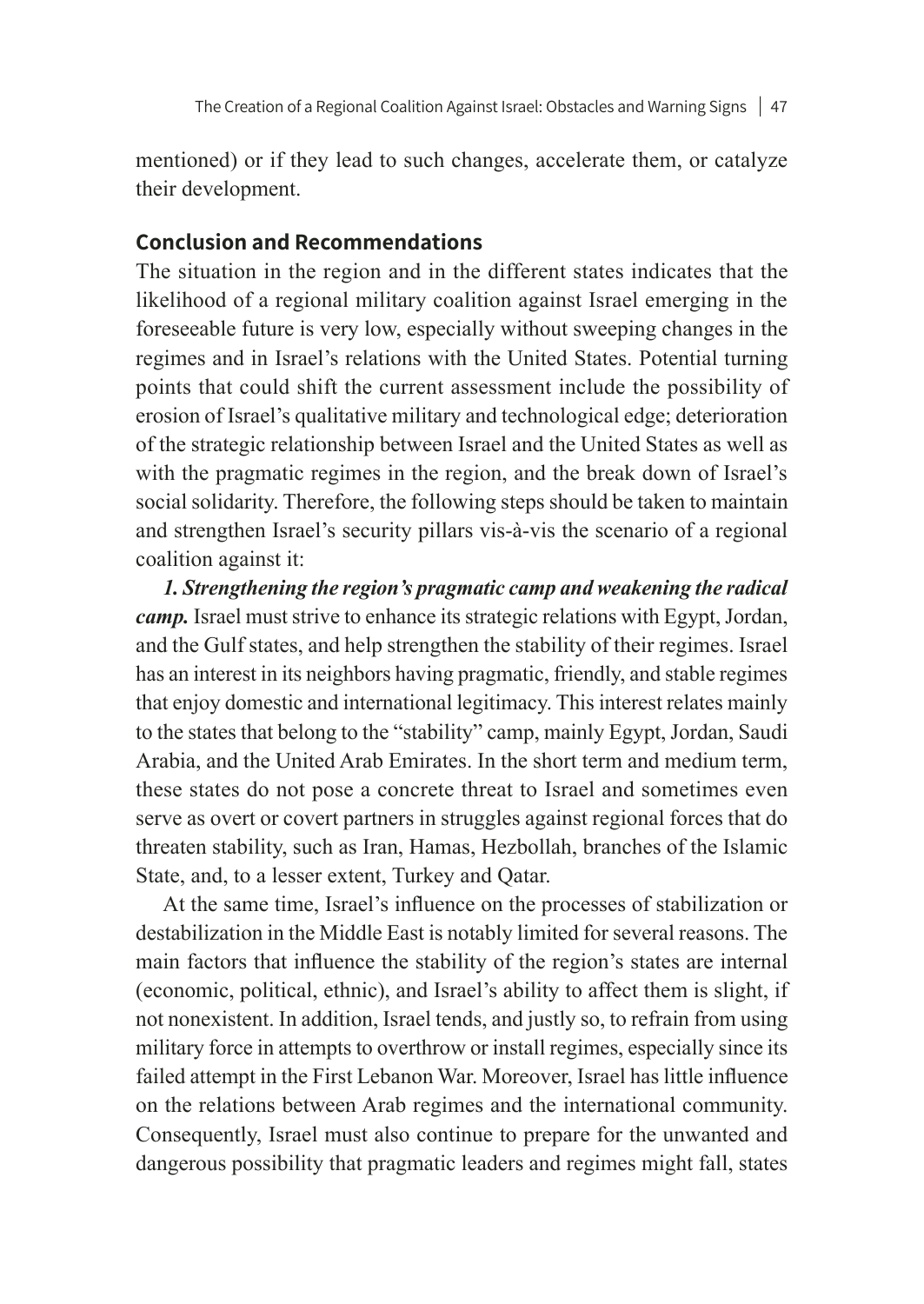will become chaotic, and leaderships supportive of peace will be replaced by hostile ones.

Despite the understanding that Israel has little influence on the processes that endanger the stability of states in the region and its leverage is limited, it can employ several measures: provision of diplomatic support—preferably discreet—in strengthening the legitimacy of pragmatic regimes via its connections in Washington and other capitals around the world; military, security, and intelligence cooperation with the pragmatic regimes against destabilizing elements in their states; provision of material aid as well as knowledge and experts for coping with domestic, economic, and infrastructural challenges that could threaten the stability and public standing of the pragmatic regimes; advancement of an Israeli-Palestinian peace process that would strengthen regional stability, enable regional processes of integration between Israel and its neighbors, strengthen the foundations of peace, and undermine radical ideological and political forces, which are buttressed by the ethos of the struggle against Israel in order to castigate pragmatic regimes and undermine the stability of the region and its states.

Israel should focus on the arenas in which it has the greatest ability to influence; that is, mainly vis-à-vis Jordan and the Palestinian Authority two relatively small entities that are close to Israel. It is recommended that emphasis should especially be placed on Jordan. The erosion of the standing of the Hashemite royal house in recent years; the economic, social, and demographic challenges that the kingdom faces; the long border shared with Israel; and a significant Palestinian population within Jordan could significantly threaten Israel, but these factors can also be seen as an opportunity. Unlike Egypt, given the relatively small size of Jordan and its problems, Israel can more effectively help improve its stability. As for the Palestinians, Israel's ability to influence that arena is even greater. Israel can affect their balance of motivations in the military, economic, and diplomatic spheres. It can also influence Palestinian political developments by strengthening "positive" (moderate) Palestinian elements while working against "negative" (extremist) ones.

As for Saudi Arabia, its regional and domestic difficulties should dampen Israel's enthusiasm for the regional perspectives that tout Riyadh as the backbone of the Sunni camp, which—alongside Israel—is taking on Iran and is seen also as being able to help advance a breakthrough in the diplomatic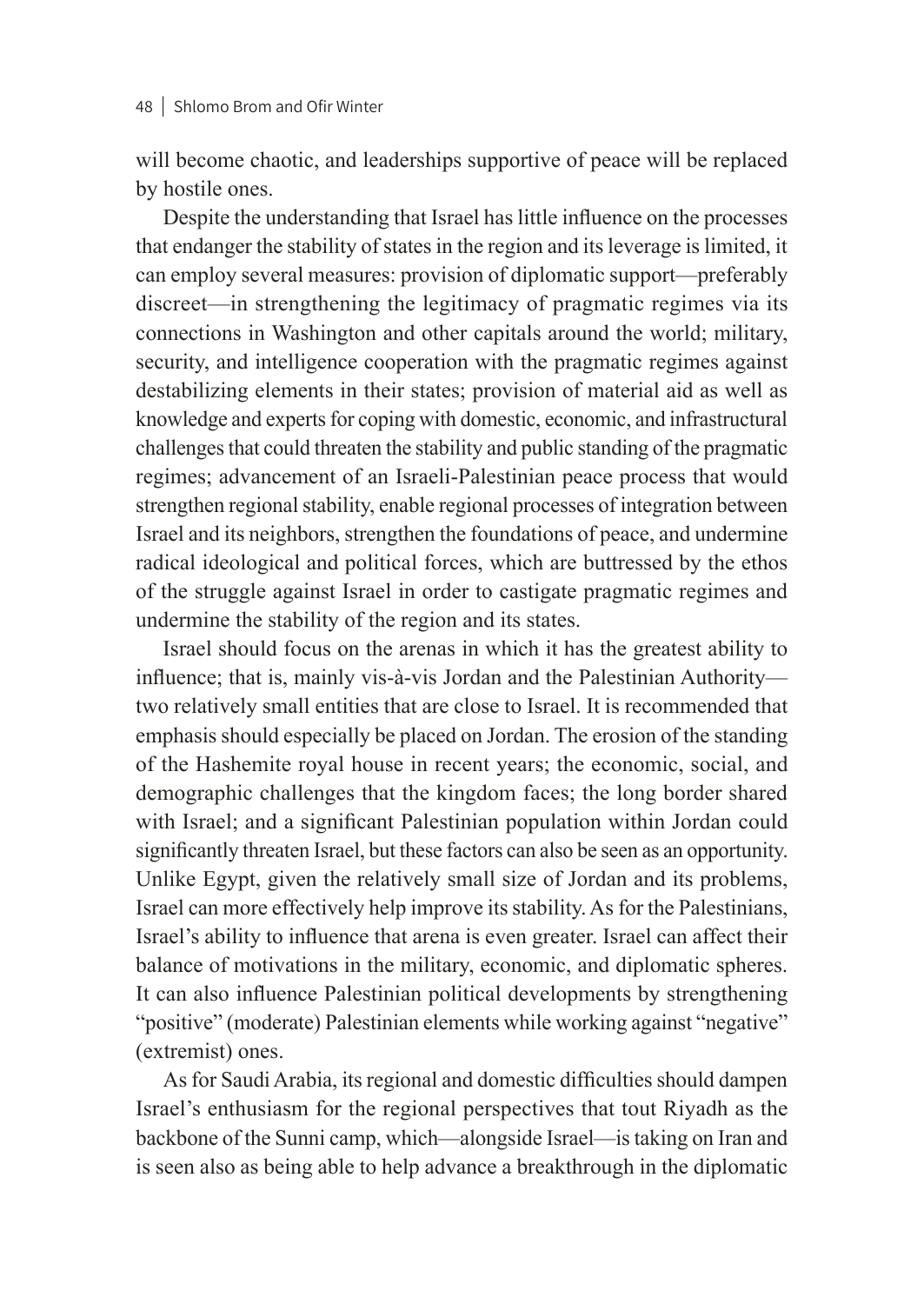process with the Palestinians. All scenarios that undermine the Saudi regime are negative for Israel. The possibility that the kingdom will become a failed state or be ruled by a hostile regime would endanger the US position in the Middle East and subsequently harm Israel. Furthermore, it is feared that Saudi Arabia's advanced weapons would reach hostile forces, which then would direct them against Israel. Beyond the possible harm to the limited cooperation between Israel and Saudi Arabia, the undermining of the kingdom's stability would send shockwaves that could affect stable regimes, mainly those of Jordan and Egypt, in which Israel has an interest in their preservation. In addition, the more vulnerable the Saudi kingdom is internally, the less capable it will be of publicly cooperating with Israel, if only because it will seek to appease the different groups that criticize its relations with Israel and could challenge its stability. In the scenario of an internal coup, assuming that the kingdom is still ruled by a regime that operates according to the rules of realpolitik, the objective interest of cooperation with Israel would likely be maintained. Therefore, Israel and the Western states must ask themselves what should be done to help the Saudi royal house survive, and how should they operate if Saudi Arabia is weakened and becomes a less significant actor in the pragmatic camp facing Iran.

In addition to strengthening the regimes in the pragmatic "stability" camp, Israel must continue its campaign to weaken the military buildup of the radical camp (Iran, Syria, Hezbollah, and Hamas) and work to reduce Turkey's influence in the region. It should be noted, however, that unequivocally stating that Turkey is an "enemy state" is not beneficial, and allocating resources to the struggle against it should be done with extreme caution so that the damage of such an action does not outweigh its benefit. As long as Turkey does not become an active enemy of Israel, the emphasis needs to be on preventing any escalating hostility between the two states. Israel can strengthen alliances with other states in the eastern Mediterranean basin, especially Greece and Cyprus, but not at the expense of relations with Turkey. Furthermore, Israel does not need to express hostile intentions toward Turkey; rather, Israel should create deterrence against Ankara and prepare the ground for coordination and cooperation should Turkey manifest aggression toward Israel.

*2. Improving Israel's regional standing.* Israel must work to strengthen its significance and utility as an ally to the regional states, improve its image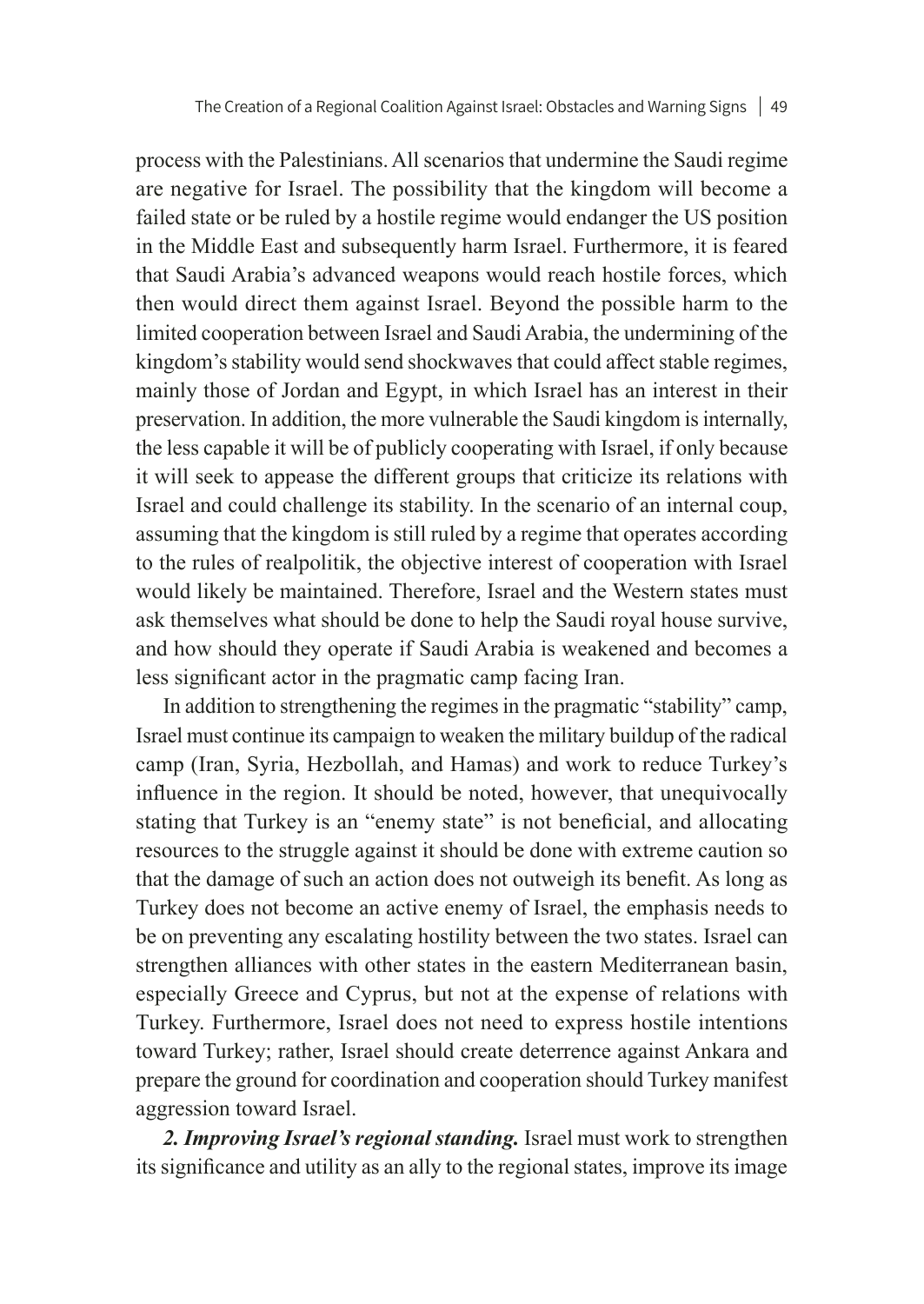#### 50 Shlomo Brom and Ofir Winter

among the populations in the neighboring Arab states—especially Egypt and Jordan—and emphasize the fruits of peaceful relations with it. Israel can do this by improving its public diplomacy vis-à-vis the public opinion in the Arab states and by striving to enhance and expand normalization and cooperation in the military, economic, technological, infrastructural, and environmental spheres. Israel would do well in successfully changing its branding from being a regional "threat" to an "asset," and it should allocate dedicated resources for this. Israel can help provide solutions to regional problems, thanks to its soft power on shared issues, such as water technologies, desert agriculture, renewable energy, employment, health, science, and innovation. A peace that is mainly conducted between leaderships and armies and does not have strong popular and civilian foundations will have eventually difficulty surviving crises, revolutions, and changes of regimes and rulers. Advancing a solution to the Palestinian problem, if possible, is likely to greatly contribute to reducing the traditional hostility in the Middle East toward Israel and to advancing normalization with greater legitimacy, while weakening popular and institutional motivations for engaging in military action against Israel.

*3. Steps for preparing for extreme events.* Israel should improve the protection of religious holy sites, especially the al-Aqsa Mosque and its compound; form a strategic diplomatic umbrella that includes regional elements; and create shared protection mechanisms between Israel and the Arab and Islamic states for these sites. Israel should prioritize the fight against terrorism, including Jewish terrorism; refine military procedures that help minimize killings of uninvolved citizens as part of the asymmetric fight against Palestinian terrorism and Hezbollah; and create permanent steering committees that are responsible for predicting extreme events, preparing for them, and preventing them.

*4. Fostering the bipartisan relationship with the United States*—in accordance with the recommendations in chapter 4.

*5. Fostering Israel's internal resilience and fostering the social solidarity*  of its residents—in accordance with the recommendations in chapter 5.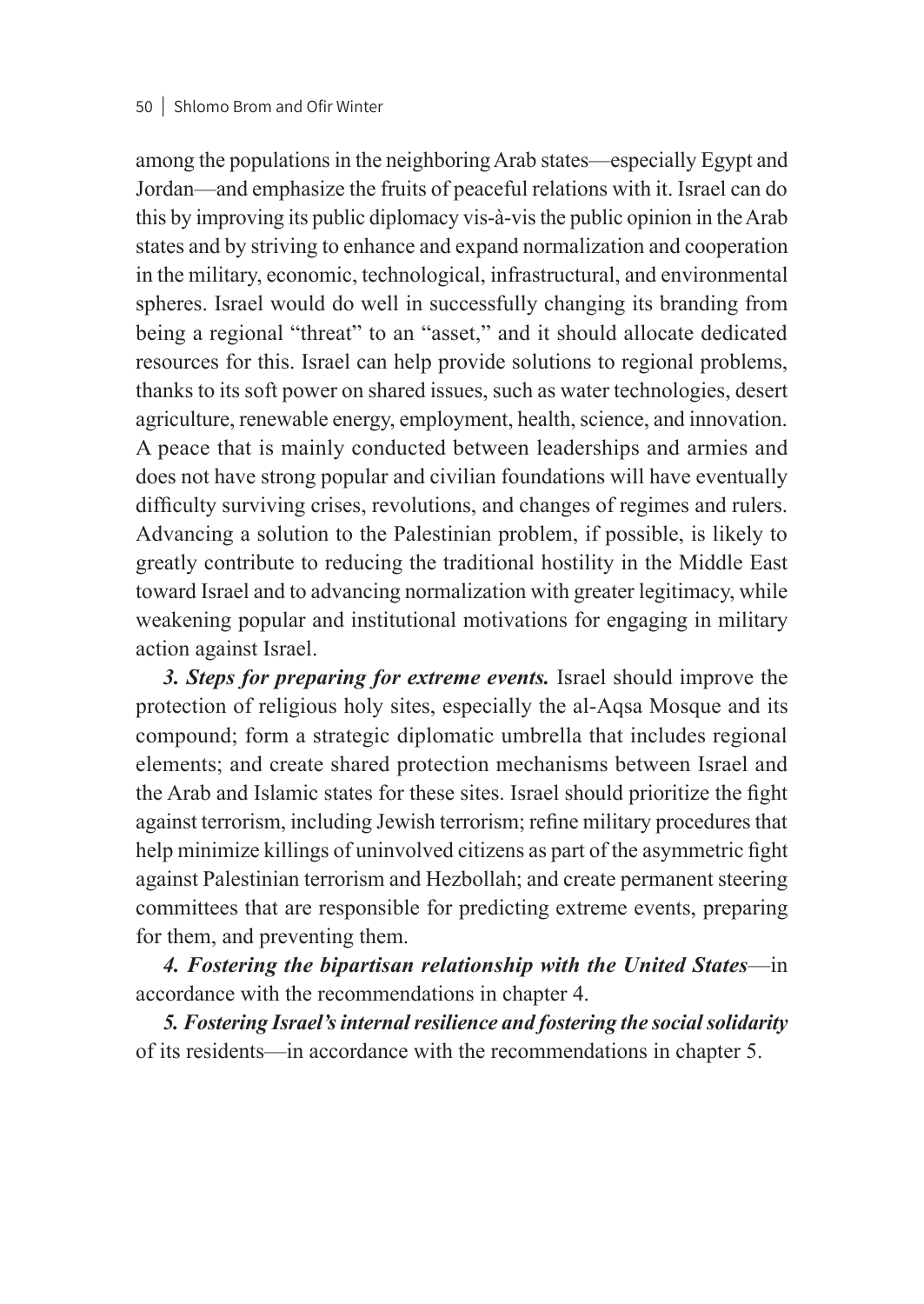#### **Notes**

- 1 Chief of Staff's Office, *The IDF's Strategy* (April 2018), 13, https://www.idf.il/ media/34416/strategy.pdf [Hebrew].
- 2 Yehoshafat Harkabi, ed. *Arab Lessons From Their Defeat,* 3rd ed. (Tel Aviv: Am Oved, 1972), 12–17, 35 [Hebrew]; Yossi Amitai, *Egypt-Israel – A Look From the Left* (Tel Aviv: Zmora-Bitan, Haifa University, 1999), 163 [Hebrew]; Shimon Shamir, *Egypt under Sadat: The Search for a New Orientation* (Tel Aviv: Dvir, 1978),188–189 [Hebrew].
- 3 'Abd al-Mun'im Hamza, *Secrets of King Hussein's Positions and Decisions* (Cairo, np, 1999), 125.
- 4 Shamir, Egypt under Sadat, 77–79; Yoram Meital, *Egypt's Struggle for Peace: Continuity and Change 1967–1977* (Gainseville: University Press of Florida, 1997), 133–134.
- 5 Yossi Melman, *A Hostile Partnership: The Secret Relations Between Israel and Jordan* (Tel Aviv: Mitam, 1987), 88–99 [Hebrew].
- 6 Avraham Sela, *The Decline of the Arab-Israeli Conflict: Middle East Politics and the Quest for Regional Order* (Albany: State University of New York Press, 1998), 274–279, 280, 284, 293–294.
- 7 Ibid., 327–328, 335–337.
- 8 Udi Dekel, Nir Boms, and Ofir Winter, *Syria's New Map and New Actors: Challenges and Opportunities for Israel* (Tel Aviv: Institute for National Security Studies, 2016), 18, [https://www.inss.org.il/wp](https://www.inss.org.il/wp content/uploads/ systemfiles/memo156_5.pdf) content/uploads/ systemfiles/memo156\_5.pdf.
- 9 On the concept of the "stability camp," see Eran Lerman, "The Keystone: Sisi, Egyptian Stability and the Future of the Eastern Mediterranean, Jerusalem Institute for Strategy and Security," October 26, 2018, https://bit.ly/3bOuXRf.
- 10 Moomen Sallam and Ofir Winter, "Egypt and Israel: Forty Years in the Desert of Cold Peace," *Strategic Assessment* 20, no. 3 (October 2017): 25-28, [https://www.](https://www.inss.org.il/wp-content/uploads/2017/10/egypt-and-israel.pdf) [inss.org.il/wp-content/uploads/2017/10/egypt-and-israel.pdf](https://www.inss.org.il/wp-content/uploads/2017/10/egypt-and-israel.pdf).
- 11 According to the "2019 Military Strength Ranking," *GFP*, [https://bit.ly/2AsSd9c.](https://bit.ly/2AsSd9c)
- 12 "The Arab World in Seven Charts: Are Arabs Turning Their Backs on Religion?," *BBC News*, June 24, 2019, <https://bbc.in/2X26KPk>.
- 13 Ofir Winter and Assaf Shiloah, "Egypt's Identity during the el-Sisi Era: Profile of the New Egyptian," *Strategic Assessment* 21, no. 4 (January 2019): 65–78, https:// bit.ly/2X7GarE.
- 14 Melman, *Hostile Partnership*, 63.
- 15 Gilead Sher and Mor Ben-Kalifa, "Challenge to the Israel-Jordan Peace Treaty," *INSS Insight* no. 1102, October 28, 2018, https://bit.ly/2X0fOIf.
- 16 Jacob Poushter, "The Turkish People Don't Look Favorably Upon the U.S., or Any Other Country, Really," Pew Research Center, October 31, 2014, [https://pewrsr.](https://pewrsr.ch/305SszF) [ch/305SszF.](https://pewrsr.ch/305SszF)